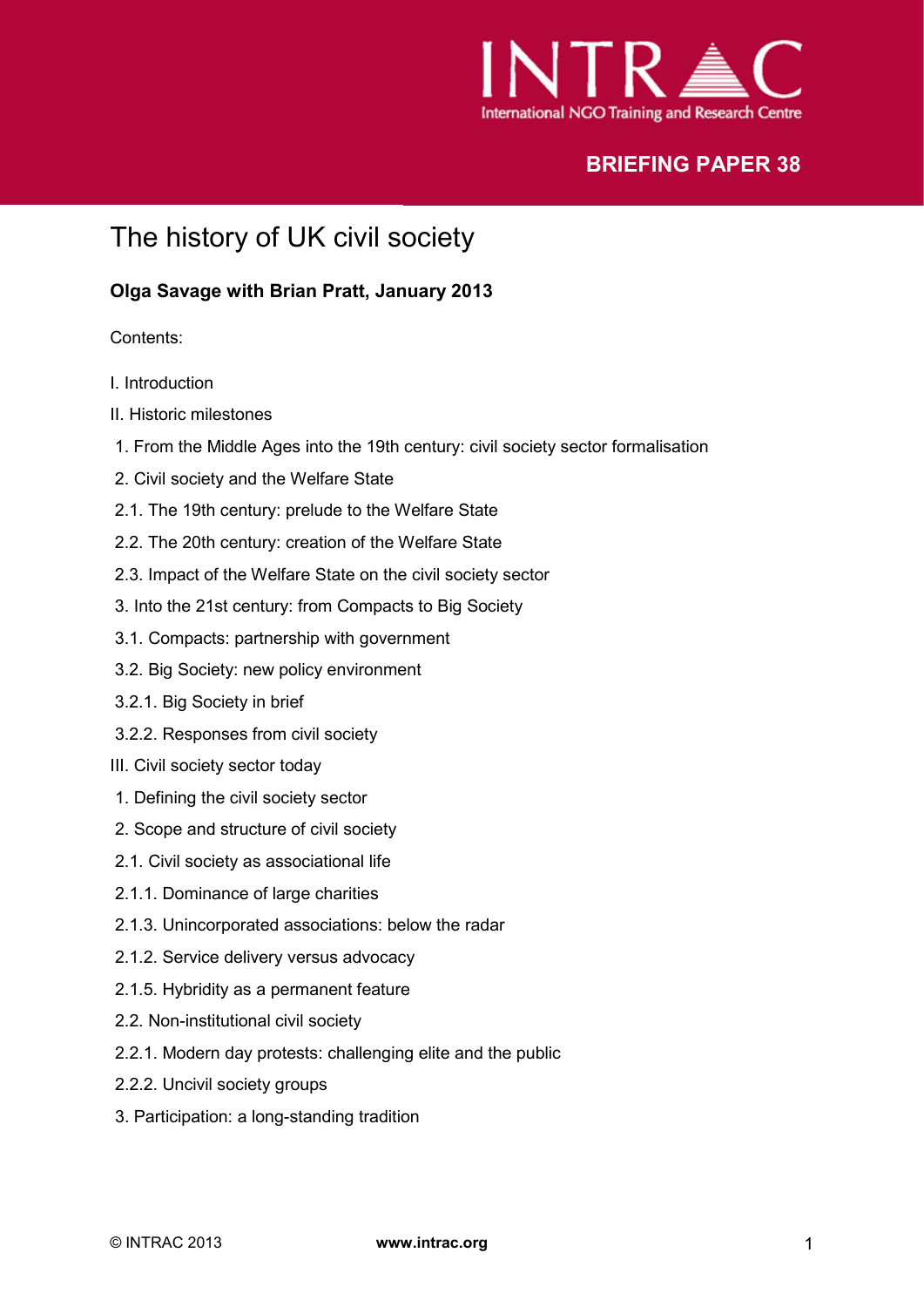# Preface**:** Brian Pratt

This paper is a part of the Civil Society at a Crossroads initiative, a project supported by partners in several countries to explore issues confronting civil society globally.<sup>[1](#page-16-0)</sup> The initiative recognises that the challenges to civil society are as diverse as the contexts in which it is embedded. This paper was requested by members of the group aware of the long recorded history of civil society in the UK. They were interested in the background to many of the assumptions, approaches and legal history which have influenced civil society across the world. Whilst not arguing that the UK has a longer history of civil society than other countries, it is clear is that its evolution has been recorded as such for at least 1,000 years. It also has one of the oldest legal frameworks for civil society, possibly dating to the Magna Carta, and definitely since the early charity laws in the 1600s.

The challenge was how to capture this long and rich history succinctly. Thus we asked Olga Savage, who is Russian by birth, to reflect on aspects of British civil society history that might be relevant to a non-British reader. We make no apologies for trying to squeeze several hundred years into a few pages and making some generalisations which may affront those who have devoted their lifetime to studying just small elements of the panorama Olga has summarised. Similarly we have supplied references for further reading for those interested in the topic, but have not provided an exhaustive bibliography.<sup>[2](#page-1-0)</sup>

# I. Introduction

In the UK there is a rich and centuries-long tradition of charity, mutual help, volunteering and advocacy that can be traced back well into the Middle Ages (campaign for civil liberties and Magna Carta). The 18th century witnessed the gaining momentum of social movements (anti-slavery campaign), followed in the 19th century by a significant increase in private philanthropy driven by the wealthy and educated. The 20th century was marked by shifting relationships between the state and the civil society sector, with the state increasingly taking on the role of regulator of charitable activities and the emergence of the socialist welfare state model of state provision. The late 1990s saw the rise of Compacts and a move from statutory unconditional grants to semi-privatisation of welfare through partnership and contracts between the state and voluntary sector organisations. Since the last government election in May 2010, there has been a further realignment of roles and responsibilities with a greater emphasis on self-help and community action. Although the new coalition government has actively communicated its commitment to civil society values through new policy frameworks (Big Society), to date there have been limited tangible results. Against a background of decreasing private donations, a reduction in statutory funding together with increased competition for public service delivery have created a decision point for many civil society organisations. With falling numbers of charities being registered, and the worst hit organisations either closing or merging, it is not clear what role civil society will be able to play in the Big Society.

<sup>&</sup>lt;sup>1</sup> For more information on this initiative, see [www.intrac.org/pages/en/civil-society-at-a-crossroads.html](http://www.intrac.org/pages/en/civil-society-at-a-crossroads.html)  $^2$  Many thanks to John Hailey, (Cass Business School and INTRAC), Andri Solteri and her colleagues at Third

<span id="page-1-1"></span><span id="page-1-0"></span>Sector Research Centre, University of Birmingham and Dave Brown, Hauser Centre, Harvard, for their valuable comments and ideas.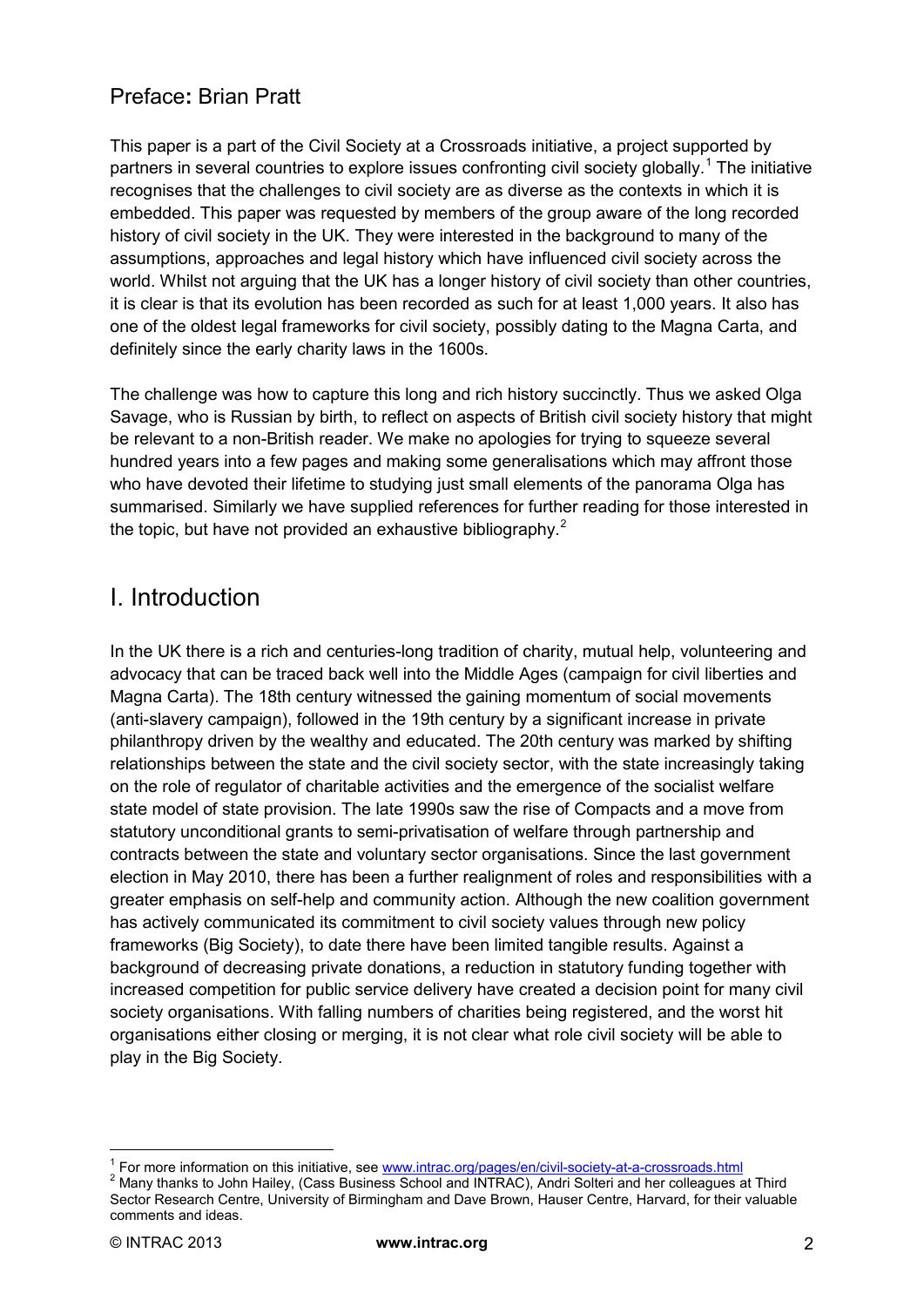# II. Historic milestones $3$

The civil society sector in the UK has grown out of a long process of formalisation of voluntary and community activities, and over time it has occupied a number of different positions in relation to the UK state. It can be characterised by a number of identifiable characteristics – traditions of mutual aid and collective action, a strong sense of charitable giving, volunteering and philanthropy, and a clear role for voluntary sector organisations (VSOs) in driving social change.

## 1. From the Middle Ages into the 19th century: civil society sector formalisation

The recorded history of civil society in the UK stretches back hundreds of years through the Middle Ages, with Magna Carta (1215) being the first formal document to proclaim certain liberties that provided a balance of power between the King and his subjects; the even earlier Charter of Liberties (1100) was a forerunner of Magna Carta. Some argue that the Magna Carta, by drawing up obligations and responsibilities of both rulers and the ruled, established the concept of the rule of law and underpinned the idea that the state rules over its citizens with the approval of the citizen; that a form of social contract existed between the two.

In the 12 and 13th centuries, the Church was responsible for the creation of more than 500 hospitals for the care of the elderly and frail. As a result, the 13th century came to be known as the "Golden Age of small associations of piety". Between the 15th and 17th centuries there was a rapid expansion in charitable donations. The focus also moved from just religious structures to include secular organisations, driven by the emerging merchant classes and targeted at the poor through education and poverty reduction initiatives.

This increase of philanthropic action can be seen in the expansion of charitable trusts in the 16th century. The period also saw an increasing trend to address social problems and organise charitable finance through institutions such as alms houses. The 16th century also witnessed the first recorded activities by the State to regulate the work of charitable institutions, setting basic definitions, and creating laws and statues on fraudulent giving.

The 17th century saw the beginning of the formal structures that we can still recognise today. In 1601, towards the end of the Elizabethan reign, the Statute of Charitable Uses was adopted. This statue still acts as the legal foundation for the way that the sector defines 'charitable purposes', and is the basis for current charity law not only in the UK but also in many ex-colonies. The Poor Law enacted in the same year was in response to the issue of landless people, and placed a legal requirement to help the poor onto the parishes, which at the time formed the basis for local administration. Often the parish would need to call on local landowners for financial support to allow them to meet these obligations. The period also saw the emergence of the concept of 'associated philanthropy', whereby several wealthy benefactors would pool their resources to fund a single charitable activity, rather than operate through a trust or endowment.

The 18th century was dominated by the emergence of a strong Puritan streak in charitable activity – known as the "Philanthropy of Piety". The focus moved from poverty alleviation

<span id="page-2-0"></span><sup>&</sup>lt;sup>3</sup> This section draws on Salamon and Anheier 1997; Smith 1995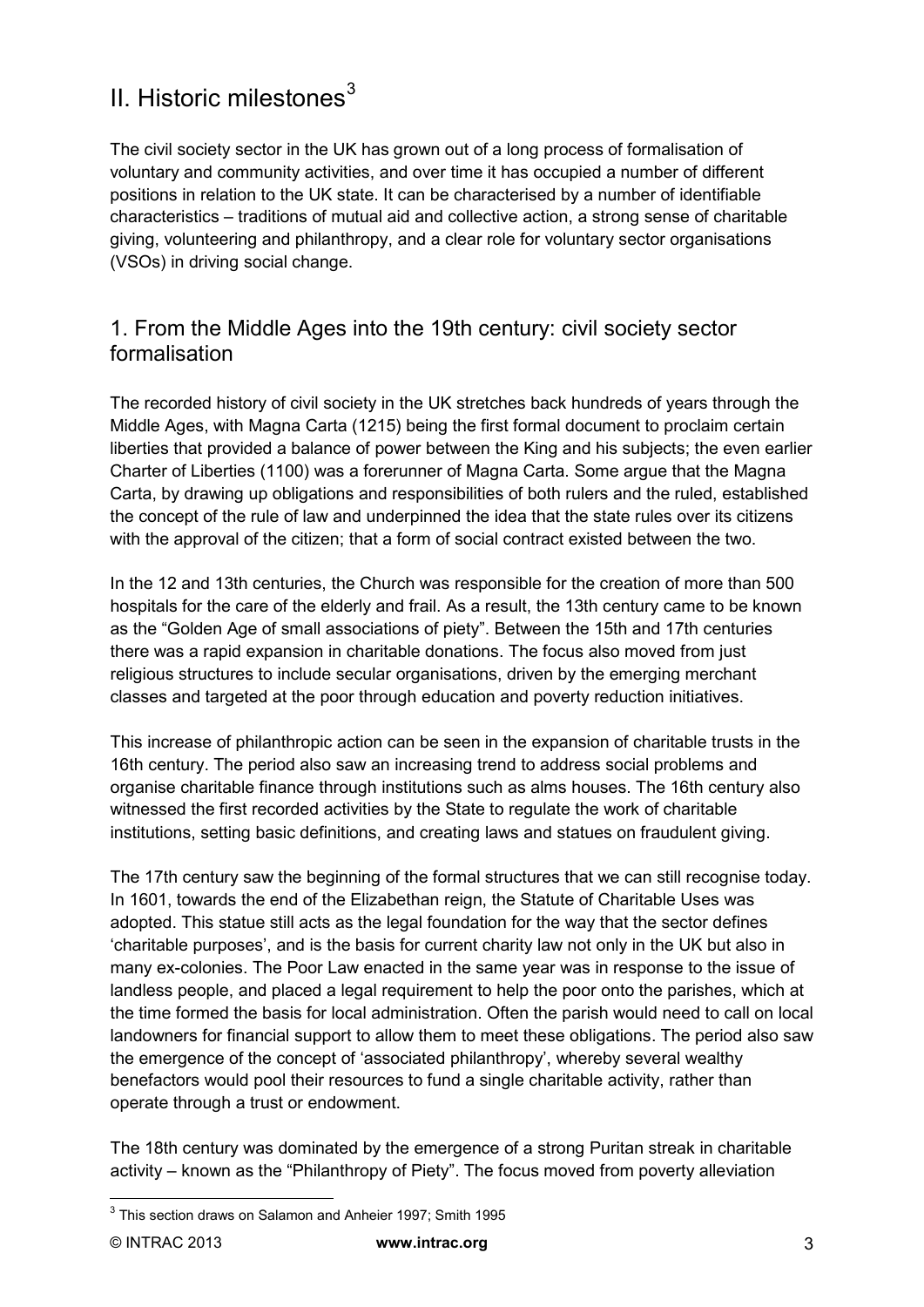through education and work programmes towards broader social issues such as maternal and child welfare. Moral instruction also became a defining theme, reflecting the State's concern over the potential for social and political upheaval. Some have suggested that it was at this time that the state began to view the voluntary sector as an instrument of social control, a process that would continue in the 19th century through, for example, the Temperance movement. By the end of the 18th century, the formation of friendly societies was recognised in Sir George Rose's Act (1793). These societies provided a form of insurance pool and contingency fund to meet costs associated with illness, burial and old age. (Salamon and Anheier 1997) At the same time, non-philanthropic movements also began to emerge, including debating and political societies engaged in discussions of a range of social and scientific topics. Many other activities such as the Watch and Ward societies, and voluntary vigilante police patrols may also still be found today. This period also saw the beginnings of international advocacy and lobbying campaigns. For example, from 1727 onwards the Quakers began to campaign for reform of the slave trade, and in 1787 set up the society for Effecting the Abolition of the Slavery Trade. Therefore, the current Anti-Slavery Society (founded in 1823 on the basis of the earlier movement against slavery) is claimed by many to be the world's oldest campaigning NGO and almost certainly the oldest human rights organisation.

During the 18th and 19th centuries the industrial revolution led to a rapid growth in population and migration from rural areas to cities, which began to place even greater strain on the State and charitable sector. The State proved unwilling or incapable of intervening, leaving a vacuum in terms of social provision for the poor which was filled by both national and local formal voluntary organisations. Throughout the 19th century, the sector continued to make provision for those that the State considered beyond its remit. The 1834 Poor Law reforms highlighted the role of the voluntary sector in dealing with the deserving poor, as opposed to the undeserving poor, rather than the state taking on this obligation.

The 19th century saw the rise of voluntary associations as currently defined and a significant increase of the voluntary sector profile as "a bulwark against poverty in areas as yet deemed inappropriate for state support, combining provision of resources with its quintessential advocacy role" (Salamon and Anheier 1997, 251). Voluntary agencies were often created by the middle classes, and sought both to provide services and to campaign for reform. Several of these organisations emerged in time as professional not-for profit organisations and have survived and prospered to this day. One example is Banardo's (1866), which pioneered social provision for orphans and children. Mutual aid organisations (savings, credit unions, funeral societies) were often set up by the working classes and became increasingly popular, being identified by the Royal Commission of 1871-74 as an emerging trend toward "the working spirit of self-help". This was reflected in other working class organisations emerging at that time such as trade unions, cooperatives, building societies and housing associations. The sector also offered employment opportunities for approximately 500,000 women who worked 'continuously' and 'semi-professionally' within voluntary associations, giving them a chance to break free from the patriarchal constraints of the Victorian society. This employment pattern can still be identified globally.

The 19th century saw the development of many of the advocacy approaches that are common to the sector today. These include public campaigns and mass meetings, such as those pioneered by the slavery abolition, Anti-Corn Law League and Chartism movement, which in turn provided inspiration to the suffrage movements of the 20th century. The scope of campaigning topics expanded, to include areas such as political and social reforms,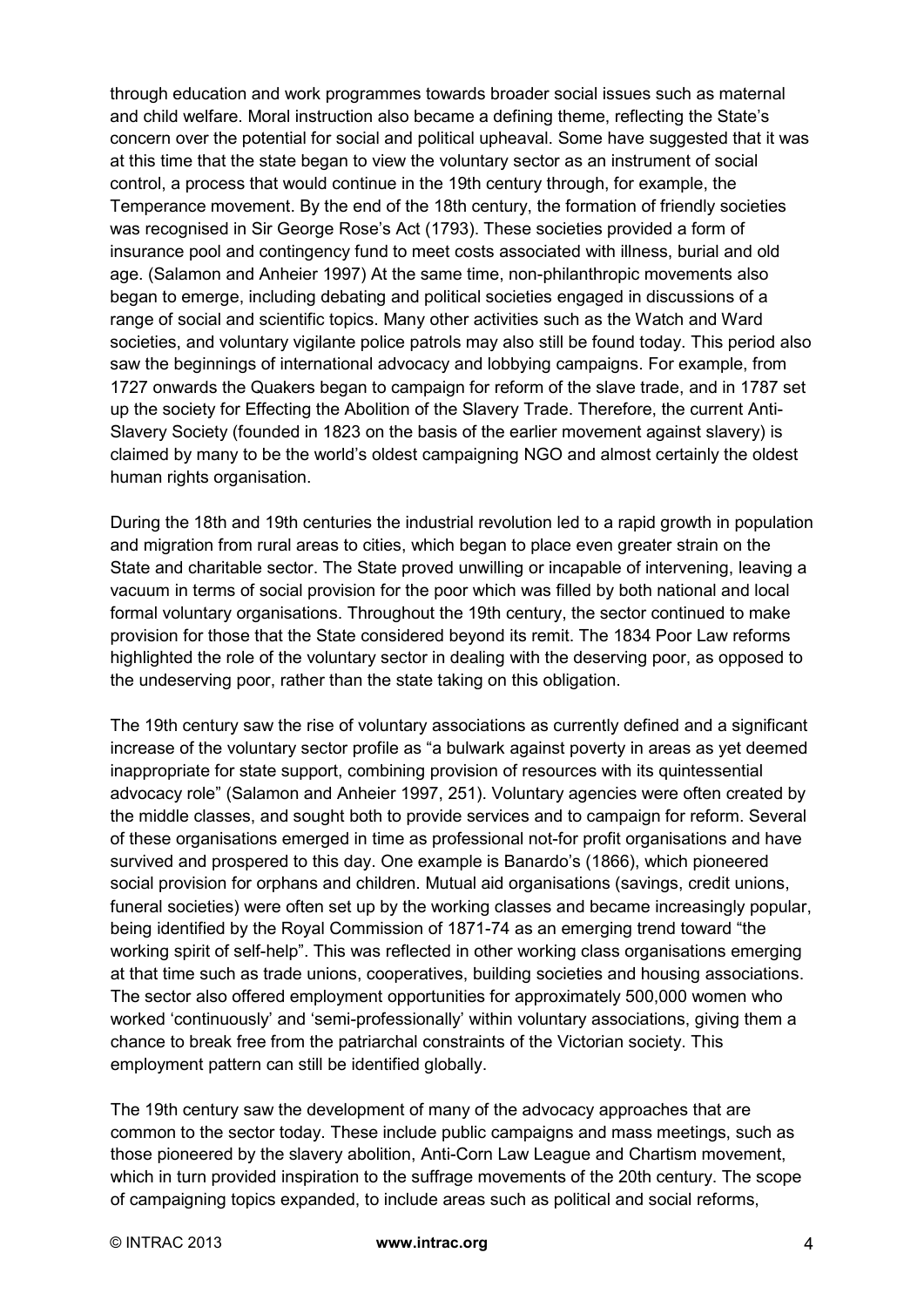factory conditions, improved prisons, religious observance, and sanitary improvements. Fundraising approaches, such as charity shops and payroll giving, developed by Dr Banardo's were also innovative. A prominent activist and philanthropist of the period was Elizabeth Hayrick, who devoted herself to social reform and campaigned on matters including bull-baiting, prison conditions, and Corn Laws. Her main concern was the antislavery campaign, which began with a sugar boycott organised by Elizabeth and led to the establishment of the Birmingham Ladies Society for the Relief of Negro Slaves, which called for the immediate emancipation of the slaves in the British colonies. Such pioneering work could still be seen at the end of the 19th century by people such as Eglantyne Jebb, who some argue wrote the first ever charter of human rights, focussed on children, and later helped found the Save the Children family of agencies.

## 2. Civil society and the Welfare State

### **2.1. The 19th century: prelude to the Welfare State**

The State had been engaged to a greater or less extent in poverty alleviation since the 16th century. It was at this time that the concept of the deserving and undeserving poor had emerged; simultaneously the debate on the respective roles of the state and charities began. The State had begun to provide financial support for voluntary activities by the early 19th century, and by the middle of the century, the government and voluntary sector were structurally inter-dependent. For example, the Poor Law Board developed a certification process for schools, refuges and reform houses, providing for both government inspection and grants. By the end of the 19th century, it is estimated that more than 200 charitable organisations were in receipt of some form of state grant or assistance (Smith 1995).

However, the scale of the voluntary sector also brought discussion on the level of regulation required for the sector and its charitable institutions. The Brougham Commission shone light on the size of the sector, and increased pressure for regulation and reform. The 1850 Royal Commission was set up to review charitable malpractice, and resulted in the 1853 Charitable Trusts Act, which in turn saw the establishment of the Charity Commission in 1860. The State was increasingly concerned with addressing the potential failings in the voluntary sector. There was also a process of professionalisation, through the establishment of the Charity Organisation Society in 1869. This body began to develop standards and best practices and support their introduction across its member organisations. It was concerned with the potential for overlap between the state and voluntary sector, resulting in wasted resources and pauperisation. The Charity Organisation Society began to advocate on the principle of discrete and separate spheres of influence.

### **2.2. The 20th century: creation of the Welfare State**

Between 1905-14, the expansion of the role of the state in the delivery of social welfare was driven by Liberal governments. This was accompanied by a reduction in the responsibilities of the charitable sector. National Health and unemployment insurance were introduced under the 1911 Act. Parliament set levels for contribution and benefit levels, but schemes were managed by friendly societies and mutual organisations

The concept of an 'extension ladder', whereby the State provides a minimum threshold of welfare, to be topped up by the voluntary sector, was established by the Minority Report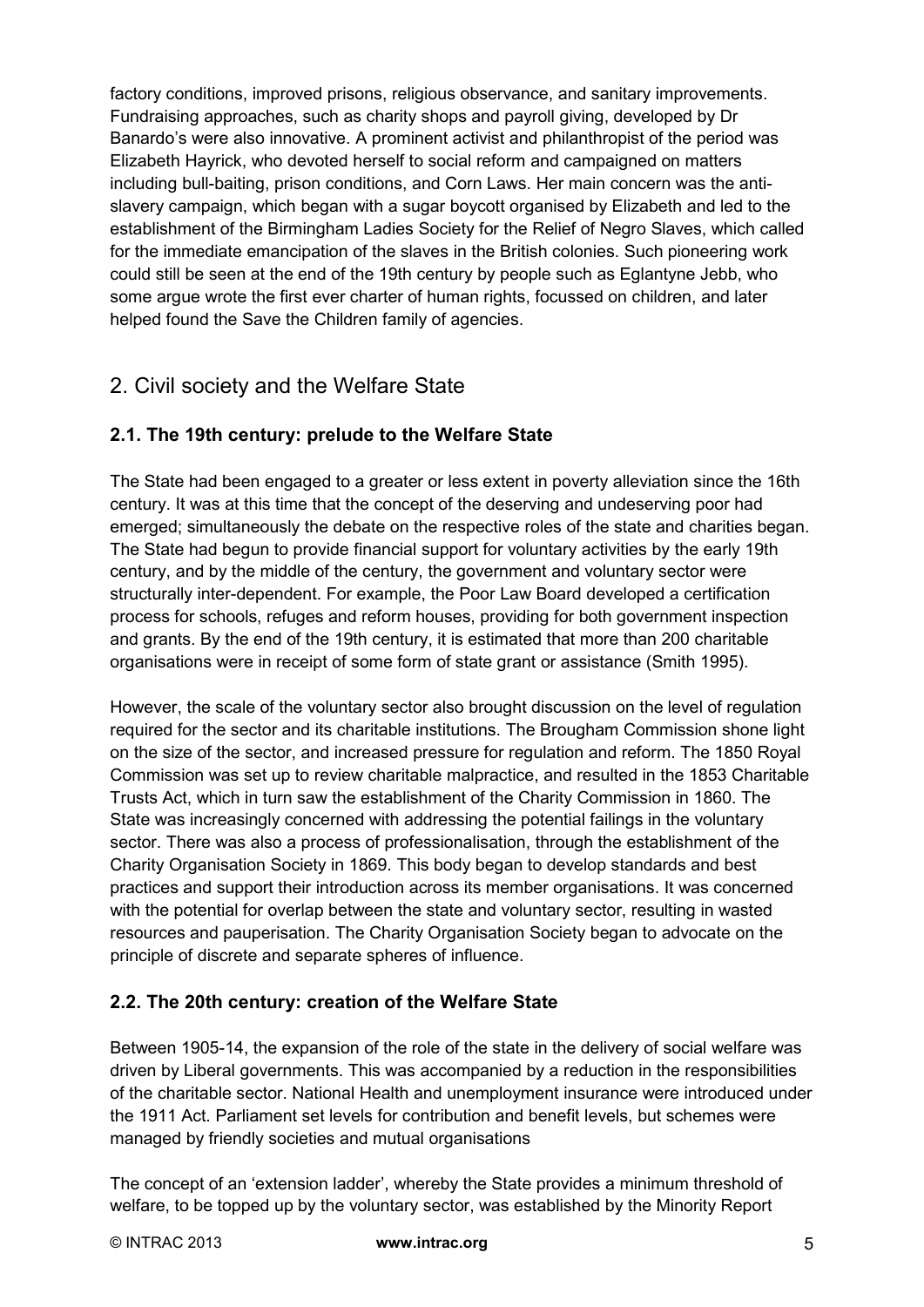(1909), under the Royal Commission on the Poor Laws and the Relief of Distress. This model provided the basis for much of the post-1945 welfare reform, and subsequent relationship between voluntary and State provision.

Over this period, the partnership between the state and the voluntary sector began to flourish. In 1904 the Guilds of Help (a body similar to the Charity Organisation Society), was set up and immediately began to promote relationships with government bodies. The National Council of Social Service (now known as the National Council for Voluntary Organizations) was established (1919) to coordinate voluntary activity with councils of social service and rural development councils, and to facilitate better coordination with government.

This led to a shift in funding balance, and by 1934, more than 37% of the income received by registered charities was from the state, in the form of payment for services. Many charities and voluntary groups however, remained outside the sphere of state support and some argued that there was a danger of losing independence through reliance on state funding. Nonetheless, the sector flourished during the interwar period. Organisations became more focused on filling gaps in provision by the state, rather than providing an alternative means of delivery for the same needs. A number of organisations benefited directly from the wars, including the Red Cross, Women's Institute and Order of St. John. A number of new privately funded bodies were also created such as the Carnegie Trust and the Wellcome Foundation. The trend was for an increase in the size and professionalisation of voluntary organisations, as they moved away from their religious or moral origins.

### **2.3. Impact of the Welfare State on the civil society sector**

The establishment of universal social insurance and welfare, emerging from The Beveridge Report (1942) had a dramatic impact upon the voluntary sector. A number of laws relating to family allowance, national health, employment, education and national insurance were passed in 1944-48. These placed the State at the centre of provision, and sidelined many of the institutions that had pioneered the concept of welfare. Those institutions dealing with poverty relief and hospital provision were effectively displaced, whilst many educational institutions were forced to either come under the state or become fully "private". The creation of universal welfare moved the sector firmly towards the role of the 'extension ladder' and away from that of 'parallel bars'. This approach prevailed until well into the 1970s.

In some ways the greater role of the State led the voluntary sector to amend its approach and to turn its energies to advocating social change. Other voluntary agencies such as the National Society for the Prevention of Cruelty to Children, Royal National Institutes for Deaf People and the Blind, and National Association for Mental Health, stepped in to provide targeted support for minority groups who had greater needs than the universal system could provide for. During 1940-60 a large number of voluntary organisations appeared, including many of the current international aid and development agencies, as well as a number of sporting charities. There is some debate as to whether this growth of organisations was the result of the success of the push towards state provision, by allowing greater focus on specific needs and causes rather than attempting large-scale provision of basic services.

By 1970s, the limitations of universal state provision were being debated. Government bodies were regarded by many as increasingly inefficient in their ability to deliver. Self-help and mutual aid re-emerged as concepts in community development, particularly in response to issues such as urban decay and racial tension. As a result, public expectation led to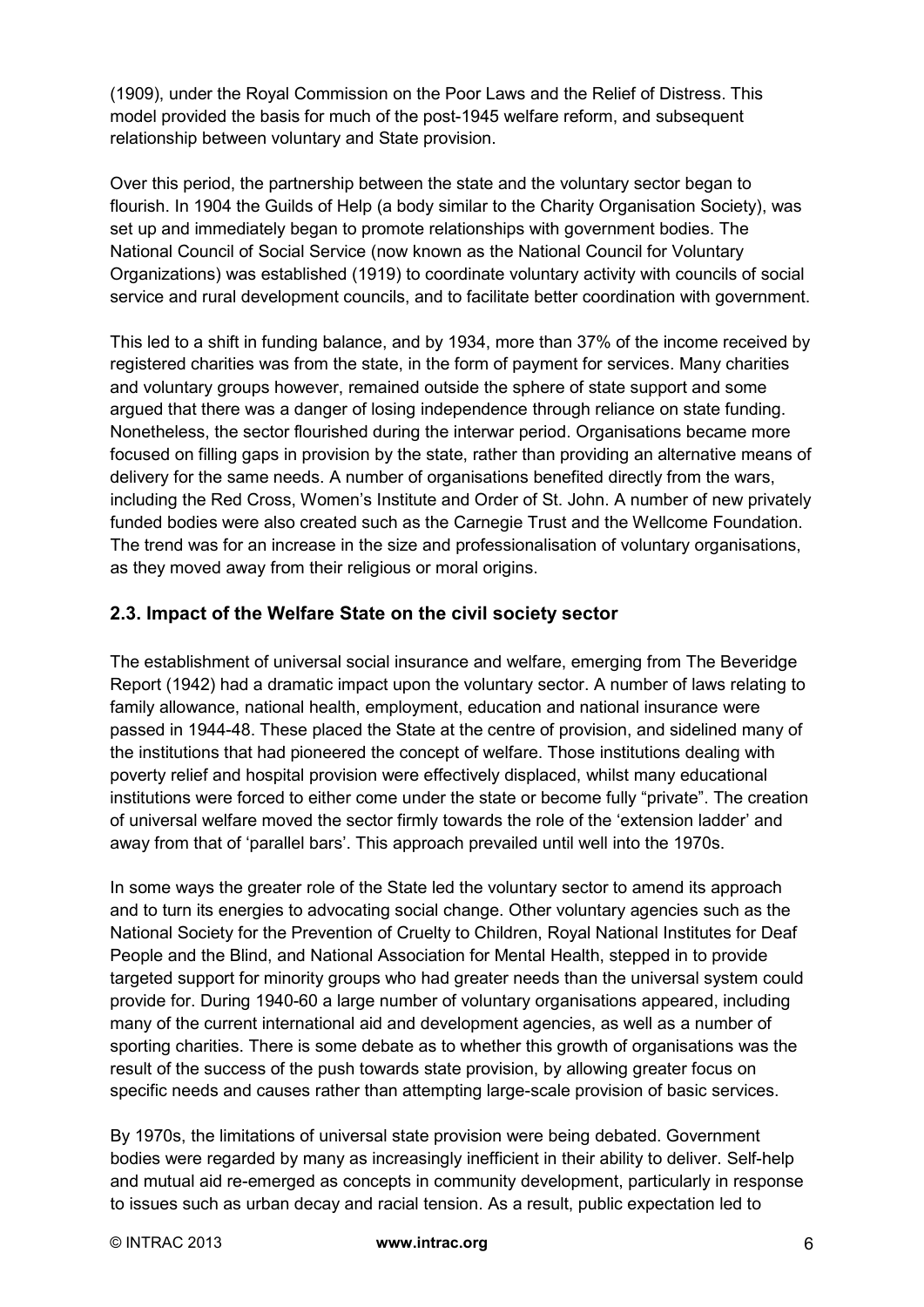increased funding for community organisations and consumer groups. Organisations such as SHELTER, Child Poverty Action Group, and Disablement Income Group, continued the movement towards supporting marginalised groups and advocated extensions of rights for those most in need. This move coincided with the 1979 Conservative government, which was committed to reducing the role of the state, particularly in relation to social provision.

The privatisation agenda pursued by the Conservative administration provided opportunities for the voluntary sector, but also created a level of antipathy by the government to welfare; reflected in the cuts in funding for welfare, and the shift from grants to delivery contracts. Concerns started to emerge that the ability of advocacy organisations had been compromised by their need to competitively tender for government finance.

## 3. Into the 21st century: from Compacts to Big Society

Jeremy Kendall (2003) – an acclaimed researcher of the third sector in the UK – has argued that the last two decades have witnessed three major phases in the relationships between the sector, the state and the market:

- During the late 1970s and 1980s, there was a major shift from a general 'charity sector' with unclear boundaries to the incremental legitimation and consolidation of the 'voluntary sector'. Following the Wolfenden Committee's report on The Future of Voluntary Organisations in 1978, the state came to realise the potential of the 'sector' in delivering public services, leading to a gradual move from 'welfare statism' to a more 'mixed economy of welfare'.
- In the 1990s Labour's commitment to partnership (Compact agreements) and welfare pluralism resulted in the promotion of voluntary and community sector alongside state and private provision, and the acknowledgement of positive impact of strong and cohesive communities.
- The first decade of the 21st century saw the 'hyperactive mainstreaming' of the sector under the Labour government and the creation of a broader third sector to include fast-growing social enterprises – a new form of economic and social activity encouraged by government. In 2006, two separate government units – the Social Enterprise Unit and the Active Communities Unit – merged into the new Office of the Third Sector. This phase was marked by new significant levels of government support, e.g. by 2008 around 36% of total income for VSOs in England and Wales was from statutory sources

Since May 2010, the policy environment for civil society has been dominated by the arrival of the "Big Society" agenda aimed at supporting civil society action and enhancing social inclusion, which can arguably be labelled as the next phase in the relationship between the state and civil society. Whether this is a reversion of responsibilities to civil society or another attempt by the state to coral community effort for their own purposes is hotly debated.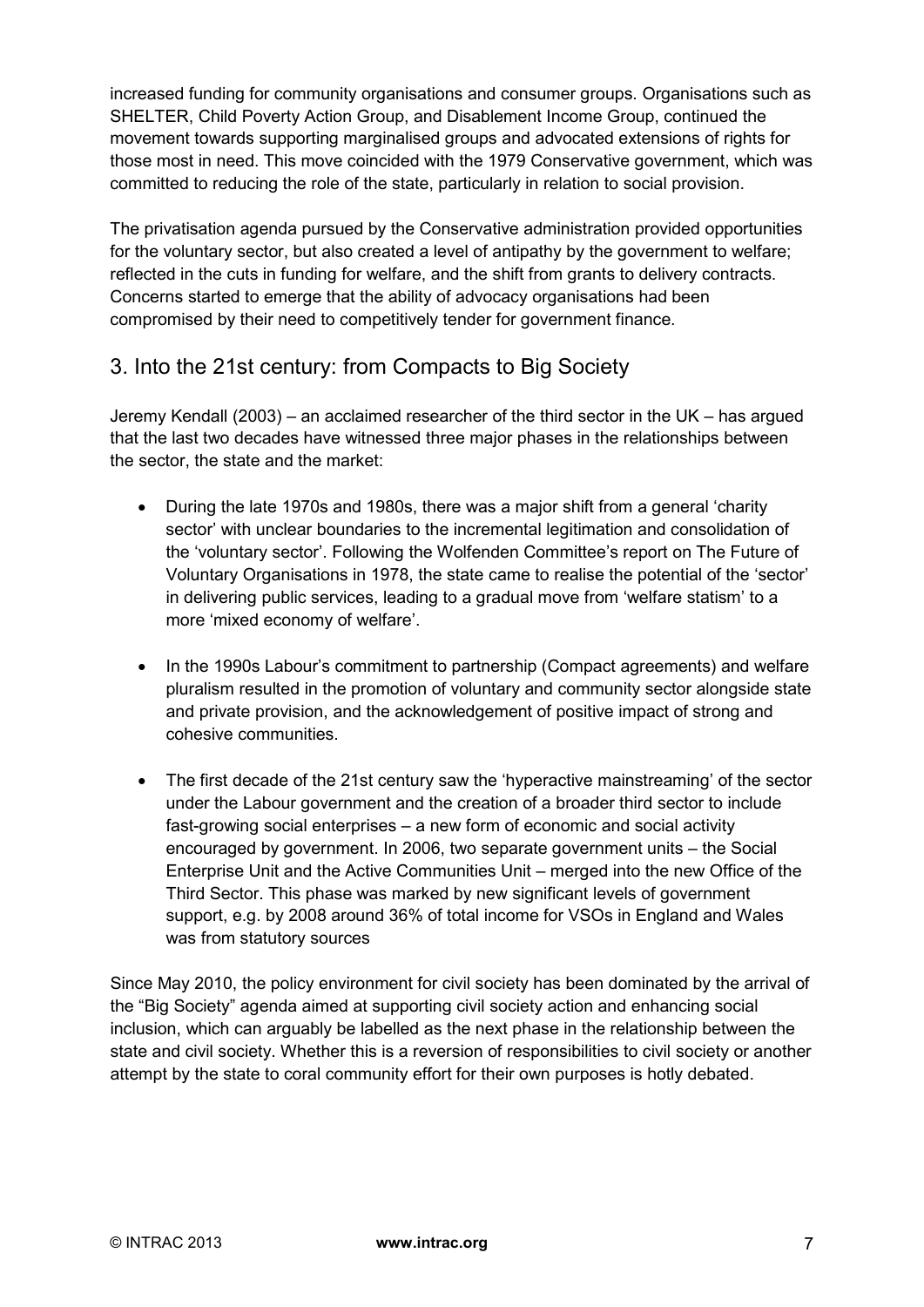### **3.1. Compacts: partnership with government [4](#page-2-0)**

From the early 1990s, the government sought to strengthen its relationships with the voluntary sector through the use of general framework agreements – known as Compacts. The UK (along with Canada) was a pioneer in this sector. The idea of the Compact had emerged from the concordat concept developed by the Deakin Commission on the future of the voluntary sector, which had been set up by the National Council for Voluntary Organisations in 1996. The Labour Party adopted the concept, substituting 'compact' for 'concordat' in their 1997 'Building a Future Together' report.

The Compact approach was central to the Blair administration's vision and political philosophy, and had the result of placing the voluntary sector in a much more central position to support the design of policy. The compact was much more than simply a service delivery agreement, and suggested a mutual obligation between the State and the sector to develop and implement welfare provision. This process recognised that the State increasingly played a coordination and finance role, and that other bodies might take up the challenge of service design and delivery. The increase in professionalism, and the corporate ethos adopted by larger NGOs made them potential partners for this approach.

The first compact was concluded in 1998, and divided the sector into non-profit organisations that worked in close cooperation with the government (compact sub-sector), and those that were more distant (non-compact). The Compact had no legal status, but recognised the role of the voluntary sector as service providers and policy actors. It provided a commitment to multi-year funding for organisational costs. Compacts heralded a new era for VSOs and a fundamental shift from unconditional statutory grants to contract-based funding.

There have been a number of evaluations of the Compact approach. The 2005 Home Office evaluation identified its role in helping to strengthen the voluntary sector and create better links between sectors. The codes and standards however were identified as being difficult to understand and apply, leaving many government departments and voluntary organisations uncertain as to whether they were compliant with the terms. As a result, a Commissioner for the Compact was appointed. Gordon Brown commissioned a report outlining future perspectives for the voluntary sector and encouraging its role in advocacy, despite the potential conflict of interest between campaigning and service delivery.[5](#page-7-0)

The Labour administration continued its support, through the appointment of the Third Sector Office and associated Minister. The Commission for the Compact was a quasi-governmental organisation that provided support and redress where the compact was deemed to have been breached. Compact Voice provided a VSO advocacy platform to support their negotiations with government. There were continuing discussions about the need to provide the Compact with a clear legislative status. Nonetheless, compacts were recognised as having been relatively effective in regulating the relationship between VSOs and government, and improving how the voluntary sector provides policy and service delivery.

The move towards contracting for services resulted in concerns about whether the compact compromised advocacy and campaigning agendas. By 2008, charities in England and Wales were receiving approximately 36% of total income from government sources, and pursuing

<span id="page-7-0"></span>

<span id="page-7-1"></span><sup>&</sup>lt;sup>4</sup> See Casey 2010<br><sup>5</sup> See, for example, the work by C. Rochester and M. Zimmeck, Roehampton University and VAHS, including ARVAC (Association for Research in the Voluntary and Community Sector) Bulletin, issue 115: July 2011,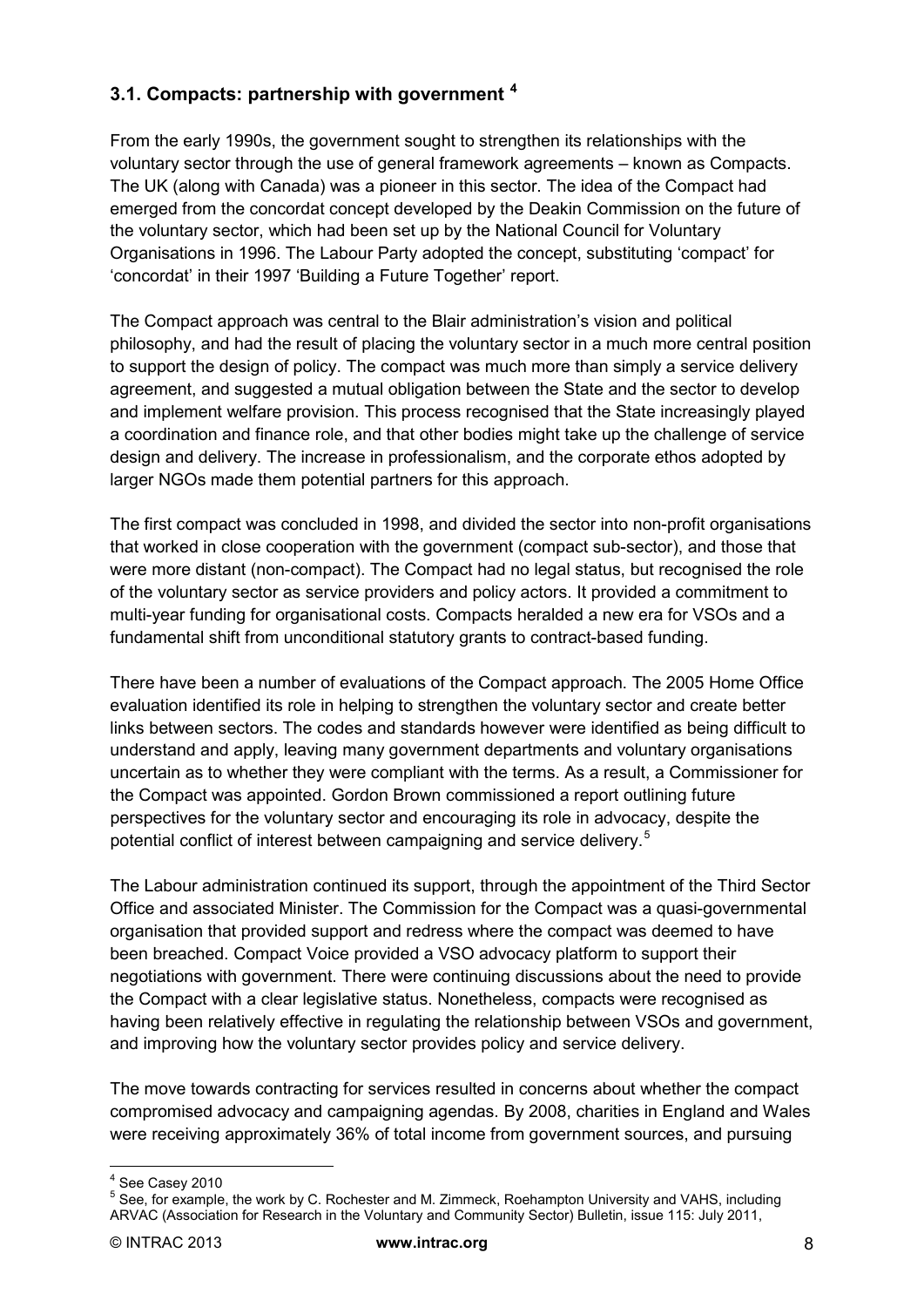government funds became an increasingly central pillar of strategy development and funding strategies.<sup>[6](#page-7-1)</sup>

### **3.2. Big Society: new policy environment[7](#page-8-0)**

The election of the new coalition government in 2010 led to a change of direction in third sector policy, called "Building Big Society".

### **3.2.1. Big Society in brief**

The Big Society builds upon the work of the previous administration, and reflects a political consensus in the UK about the need to strengthen community activism. The Conservative Party published a Green Paper in 2008 looking at the options for establishing a new Office for Civil Society. The Liberal Democrats also have a long-held political philosophy promoting devolution of powers and community based social action.

The initiative was framed as a fix for 'Broken Britain', with the implication that under the Labour administration, too much power had become concentrated in the hands of the state. And although the Big Society was not received with enthusiasm during the election campaign and has been the subject of escalating criticism, it continues to be David Cameron's 'great passion', central to reconstructing the relationship between the state and civil society sector. An open letter from Minister for Civil Society, Nick Hurd, to the civil society sector published on 11 October 2011, further reinforced the government's vision and commitment to the key features of the Big Society model:

- A shift towards the promotion of organised collective action, as opposed to the big state approach and top-down bureaucracy of the Labour Party. The government emphasises the importance of smaller, community-level organisations and their role in encouraging social action and responding to social needs. Government also champions innovative ideas from community-level groups rather than large wellestablished charities.
- A transfer of power from central government back into the hands of communities, councils and individuals. The Localism Bill, that provides new rights and powers for citizens and communities, became an Act on 15 November 2011.
- A greater focus on voluntary organisations and boosting levels of volunteering and charitable giving to enable the expansion of the voluntary sector. The main areas identified by the government in terms of structural change were: 1) making it easier to run a voluntary sector organisation by simplifying the process of charity registration and reporting; 2) directing more resources into the sector e.g. the establishment of Big Society banks, the Transition Fund, the Innovation in Giving Fund; 3) improving the relationship between VSOs and the state. Government has recently initiated a consultation process with the sector on how to strengthen civil society in the UK.
- A move towards citizen-centred services and a greater diversity of providers of public services. The government stresses the role of VSOs in the provision of public

 $6$  This was a widely quoted average figure, but hides the much greater dependence of certain VSOs on government funding. NCVO calculated that 70% of the income of employment and training organisations came

<span id="page-8-0"></span> $7$  This section draws upon Alcock 2010; Mohan 2011; Taylor 2011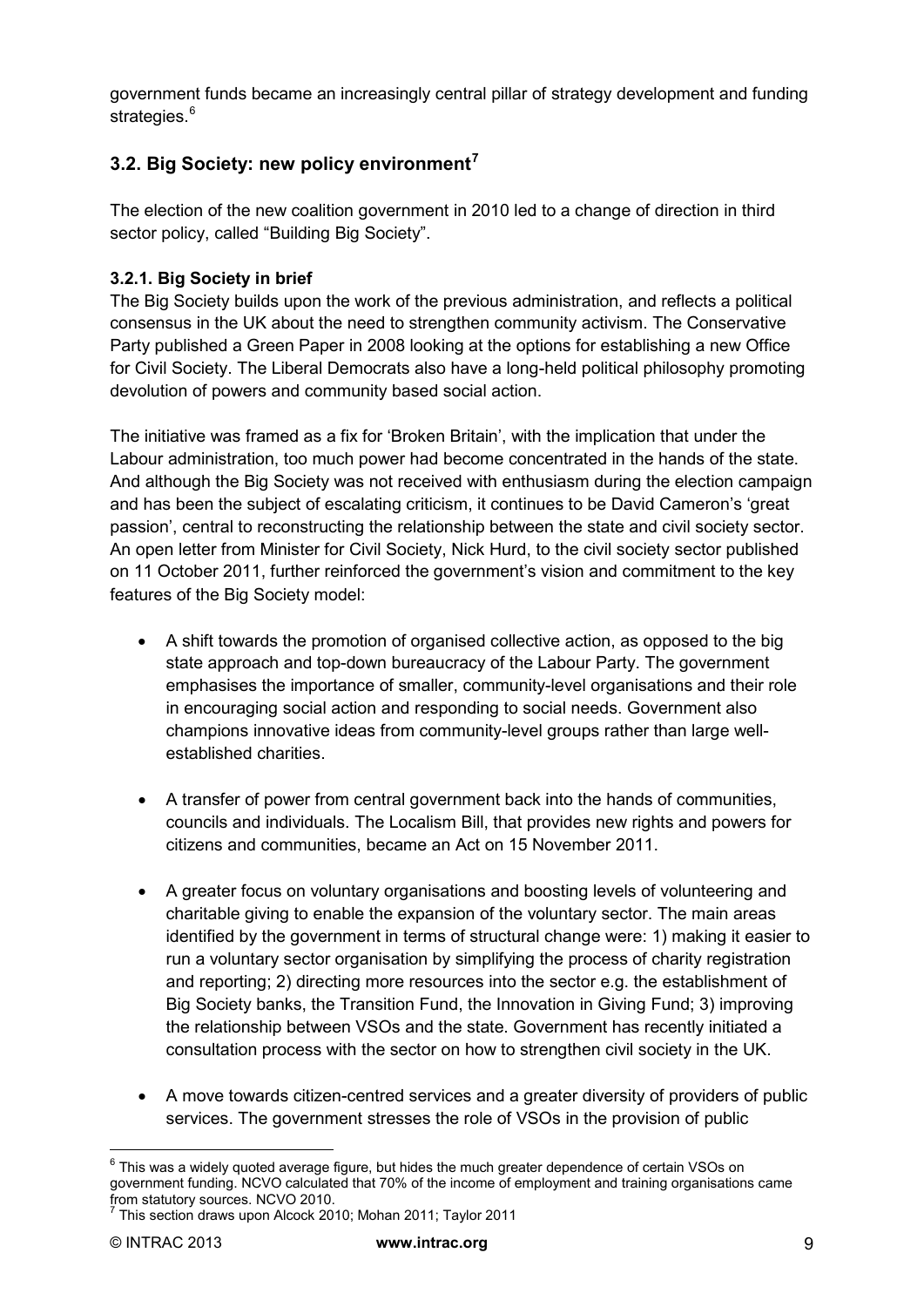services and intends to improve and strengthen the contractual basis for long-term funding. The Compact, renewed in 2010, is still seen as a central document between the two sectors and is now aligned to the Big Society policy initiatives.

### **3.2.2. Responses from civil society[8](#page-8-0)**

Criticisms and concerns have arisen in relation to the overall Big Society policy and the specific measures undertaken by government so far. Among other things, these include concerns around the proposed reduction of overall resources for welfare, and the introduction of market forces and competition in the delivery of services, with the potential for failure of VSOs in a competitive market. There is also a view that the Big Society concept is built on idealistic perception of the potential of voluntary action, based on the case of wealthy counties of South-East England with well-established networks of VSOs and a high proportion of affluent and well-educated citizens. Big Society appears to have less relevance for deprived inner-city communities or areas shattered by structural unemployment.

VSOs have expressed mixed opinions about the Big Society as a new policy environment. The initial response from the National Council for Voluntary Organisations and the National Association for Voluntary and Community Action was relatively positive. Sir Stuart Etherington, Chief Executive of NCVO, stated "the sector's vision for itself and for the good society overlaps with the government's Big Society agenda e.g. the value of voluntary action and the need to rebalance the relationship between the state, market and civil society" (NCVO 2010c, 1). This opinion was reinforced by the National Association for Voluntary and Community Action which reported that the majority of voluntary and community organisations considered the Big Society to be a real opportunity for citizens to shape their own future and revitalise local communities.

However, since then it has become clear that parts of the sector have been affected differently by the new policy environment. Some parts have enjoyed more luck, for example social enterprises, the community sector and organisations closely connected with the new government (e.g. the Big Society Network) have become the focus of the new policy agenda. However, infrastructure and support organisations are highly apprehensive about their futures, particularly in the light of the recently announced Transforming Local Infrastructure programme. Large service providers dependent on statutory funding have concerns about their future and have been hit hard by spending cuts; children's charities, which account for a quarter of all charitable organisations, are most vulnerable as over half of them rely on statutory funding. In the current climate of financial austerity and reduced public donations, many VSOs are being forced to become more reliant on grants from private foundations and local authorities. In an attempt to diversify income streams, many charities are now turning to social investments; the Big Lottery Fund has launched a £6 million fund to support social investment proposals, and the government announced a £40 million social impact bond to support families with complex problems (New Philanthropy Capital 2011). However, interest rates of 6-19% that charities have to repay seem to be unreasonably high and place additional financial burdens on the already exhausted sector.

Arguably, at present the Big Society is at a crucial junction as a crisis of confidence in the government's ability to implement relevant policies and practices is developing. The *Guardian* reported on 5 June 2011 that "David Cameron's pledge to bring more charities into the public sector risks collapsing before it has begun", as the total number of registered

<span id="page-9-0"></span><sup>8</sup> See: NCVO 2010a and 2010b; NAVCA 2010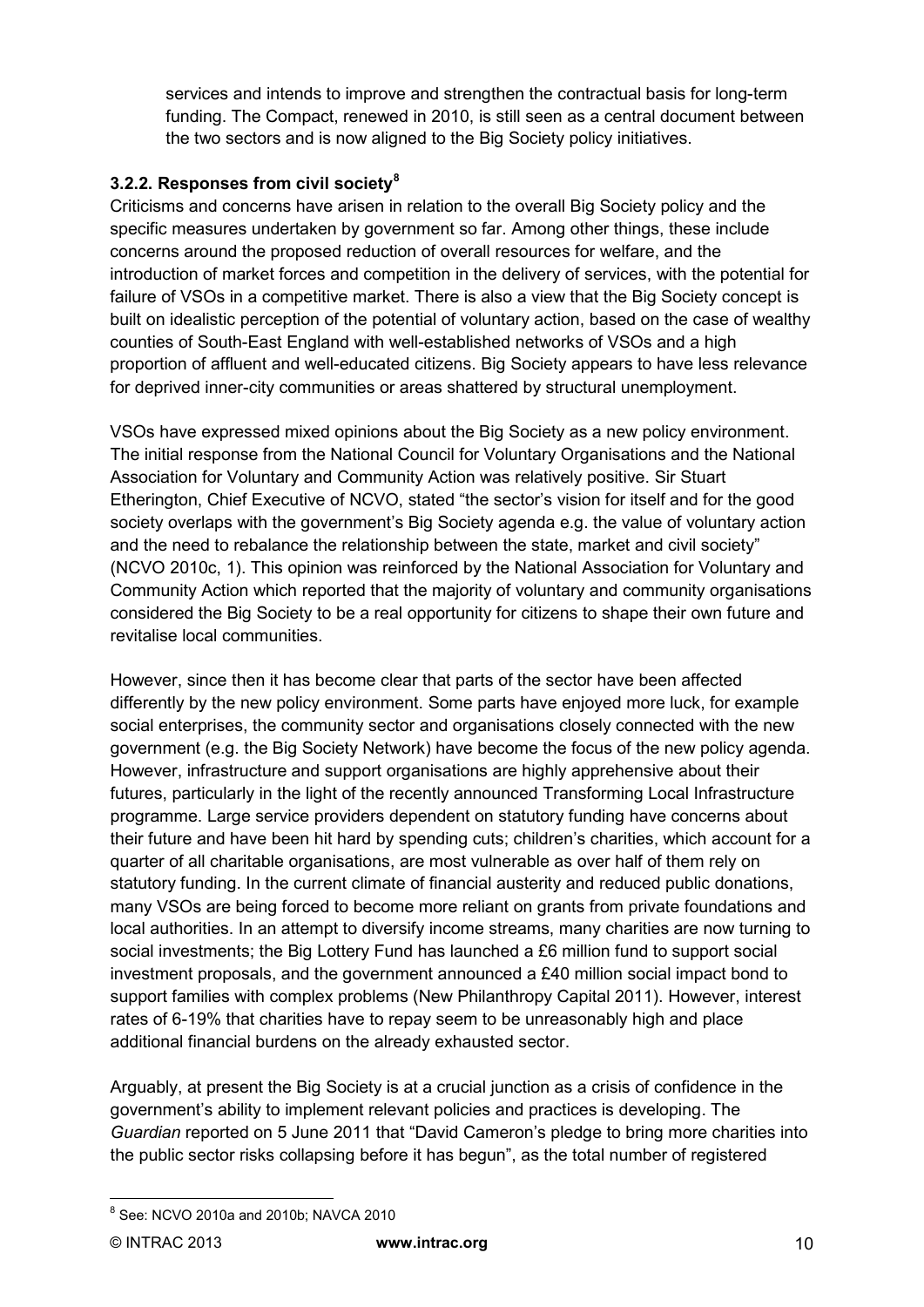charities fell by over 1,600 and the number of mergers increased by 150% during the first year of the coalition government. The attractiveness of the Big Society among voluntary and community organisations has decreased considerably, demonstrated by NCVO's recent recommendations to the coalition government on how to bring the Big Society back from the brink and help the sector to survive the financial storm. According to NCVO, the sector is still committed to the Big Society idea but government must swiftly make a number of enduring choices (e.g. doubling the Transition Fund aimed to provide short-term help to middle-sized VSOs) to avoid turning the sector into an easy target for spending cuts and other damaging measures. A more straightforward and critical assessment has been given by Labour MP Tessa Jowel (May 2011) who argues that although the Big Society concept chimes with Labour's principles of localism, mutualism and collectivism, the coalition government is failing to pursue the Big Society, as it has no proper plan to implement a policy which is little understood across government. Government has not fulfilled its promise of handing power to the people and giving community groups a 'seat at the table', and what is more, the sector has already suffered heavily as a result of spending cuts and a general fall in philanthropic giving.<sup>[9](#page-9-0)</sup> It can be argued that a coalition government view of the Big Society took the Labour support for the sector, and is trying to move the sector from one funded by government towards a greater proportion of funding being locally generated – a move back from contracts to local investment in local services.<sup>[10](#page-10-0)</sup>

# III. Civil society sector today

## 1. Defining the civil society sector

To a large extent, the definition of the sector has been a product of historical change, the legacies of political, economic and cultural progress, as well as the shifting values and activities of the sector itself. Although the concept of civil society was rediscovered over three decades ago as part of the geopolitical and international development context, in the UK the reclaiming of 'civil society' in earnest began only five to six years ago. For instance, the National Council of Voluntary Organisations included broader definitions of the civil society sector in its UK Voluntary Sector Almanac 2006 – an annual review of the sector – and later renamed it the UK Civil Society Almanac, covering statistical analysis of other civil society associations in addition to more traditional charities. More recently civil society received renewed interest from UK politicians, as demonstrated by the rhetoric of the current government and rebranding of a government department from the Office of the Third Sector to the Office for Civil Society. This is the latest rebranding of the sector: from voluntary sector to voluntary and community sector in the late 1990s, and then to third sector in 2006. The renaming of the sector is perceived by many VSOs as a mere restatement of voluntary and community action that has been taking place for decades.

<span id="page-10-1"></span><span id="page-10-0"></span> $9$  In 2012 the government tried to place an upper limit on tax free donations made by high worth individuals, which was taken as another move against the sector. A campaign against this move led to a climb down by government.<br><sup>10</sup> It is easy to see that it is easier for a small community of middle-class, retired people to take over and local library/community centre with voluntary labour and fundraising, than it is in a run-down inner city area with high unemployment, lower education levels and a lack of easily accessible local disposable income.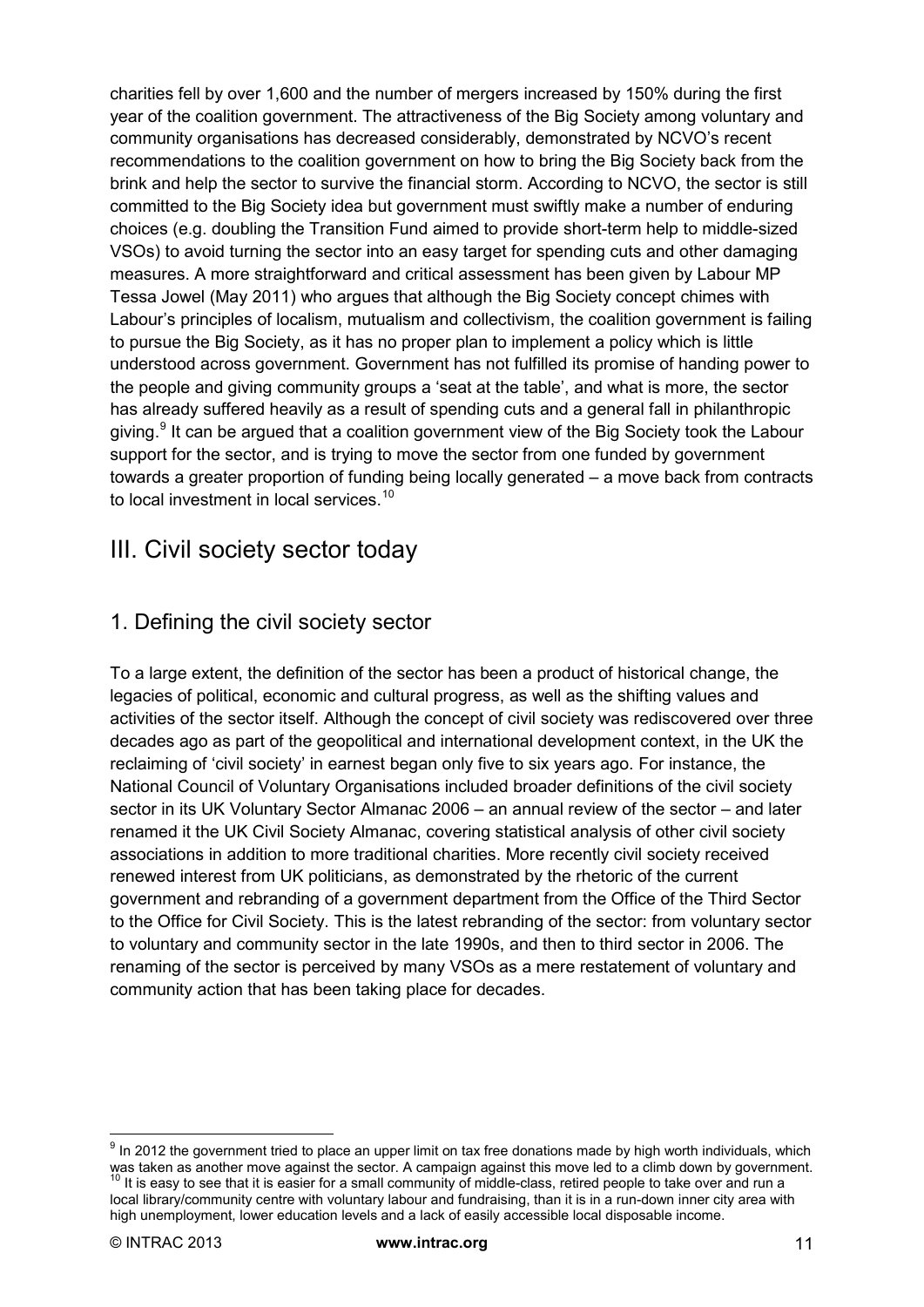# 2. Scope and structure of civil society

Given the definitional muddle, huge diversity and shifting contours of civil society in the UK, determining its scope and structure is difficult, despite the existence of increasingly reliable statistics. Changing national and geopolitical contexts and a number of tectonic events like the economic crises, climate change and the 'war on terror', continue to affect the shape and function of the UK civil society. One main challenge is to assess civil society activity that happens 'below the radar', e.g. unincorporated associations (unregistered legal entities) and other non-institutional forms of civic participation. So-called hybrid organisations whose features and activities overlap with businesses and state institutions present another challenge while defining the fragmented sector.

### **2.1. Civil society as associational life**

In its annual UK Civil Society Almanac, NCVO attempts to scope the size and economic contribution of civil society as 'associational life' (Edwards 2005) which includes all associations that are not part of the state or the market, e.g. general charities, the community sector, social enterprises, faith groups, trade unions, housing associations, independent schools and universities. Increasingly reliable statistics demonstrate the apparent health of activity and strength of civil society associations. According to the 2010 Almanac, there are nearly 960,000 civil society associations and the general income of the sector is around £160 billion, with only 23% of the total income belonging to general charities. There are 1.6 million paid staff in civil society, of which just under 670,000 people work in general charities. The number of people who volunteer once a year is 20.4 million (formally) and 30.9 million (informally). Associations range from large national charities to very small local and often unregistered groups, such as informal voluntary action and self-help groups.

### **2.1.1. Dominance of large charities[11](#page-10-1)**

In 2008, three largest charities in the UK were the Wellcome Trust (annual expenditure £597 million), Cancer Research UK (£476 million) and the National Trust (£351 million). The Wellcome Trusts outspends the government in many respects and the National Trust membership is bigger than all the main political parties (at 3,560,000 members).

It is argued that the growing dominance of big charities, characterised by increasingly homogeneous structures and activities, marginalises smaller, as well as innovative and nonconformist, associations. Two main reasons have been put forward for such proliferation of big charities within the sector:

• From the mid-1990s there was a move from unconditional statutory grants to contract-based funding, particularly in the field of social services. The introduction of Compacts in 1997 and the fragmented third sector policy space under the Labour government made larger charities the dominant beneficiaries of state policy and support. Taking into account the formality of contracts, well-established and bureaucratically organised charities with additional sources of income were in a much better position to secure funding. Smaller and community based groups, whose main focus may have been advocacy instead of service provision, often had neither the intention nor capacity to enter into contracts. The Community Sector Coalition and the National Association for Voluntary and Community Action have been critical of this

<span id="page-11-0"></span><sup>11</sup> See Alcock 2010; NCVO 2006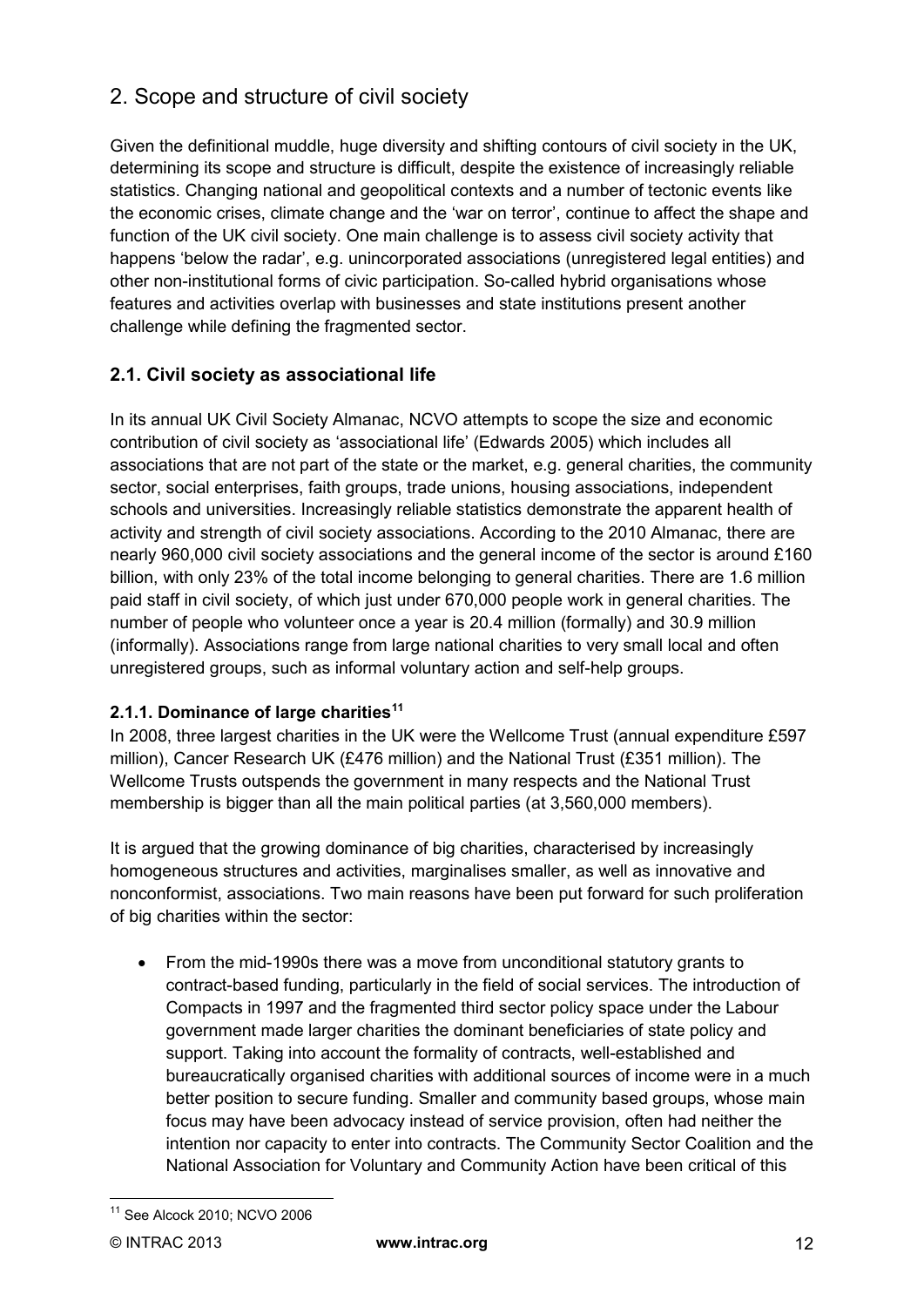'bifurcation' within the sector, where 'outsiders' and smaller-sized and community groups have been mostly excluded from discourse, as well as financial support. The process of commissioning public services to the voluntary sector affected interagency relations, adding competition for already limited resources and presenting a challenge to the sector's overall integrity and value-driven models of working.

• Another factor influencing the split within the sector has been the ability of large VSOs to invest in raising funds from private sources (individual and corporate donors). Larger charities have more potential to invest in costs associated with fundraising, including hiring marketing specialists and consultants, and devote resources to costly fundraising strategies such as extensive media exposure and direct mailing campaigns. At the same time, the cost of fundraising has grown in the last decade; whereas in the past the average ratio of fundraising to generated income was 1:15, now it is between 1:6 and 1:2. In some extreme cases fundraising attempts result in a loss, e.g. maintaining a charity shop to crowd out other charities. If loss making fundraising becomes a norm, how ethically acceptable this is?

#### **2.1.2. Unincorporated associations: below the radar[12](#page-11-0)**

'Below the radar' (BTR) is a term used for small voluntary, faith, and community associations that take a recognisable legal form but are not registered with the UK Charity Commission or other regulatory bodies for a number of reasons, such as an annual income of less than £5,000, or having an overseas headquarters. NCVO's 2010 Almanac states that there are approximately 870,000 of these groups, although according to others the number is in the region of a million. Even with the most conservative figure in mind, it is clear that these small and/or informal groups constitute the bulk of civil society activity below the tip of the iceberg of registered charities and social enterprises. As BTR groups do not appear on the regulatory authorities' lists, they remain invisible and therefore are the least studied, understood and accounted for. Although both Labour and the new coalition government have highlighted the importance of community groups and action, there has been little evidence regarding the overall impact of BTR groups on societal life.

The range of BTR groups' activities is very broad and cuts across all civil society areas, from ethnic minority organisations engaged in community development and combating extremism, through to grassroots groups supporting economically disadvantaged neighbourhoods, to community groups involved in modernising local governance, community safety and health planning. Many groups are formed to fill gaps in state provision through mutual aid or support, with some of these groups offering unique services not available elsewhere, e.g. advice to new migrants on health services provided in their native language. Often the activities of BTR associations are developed in response to the needs of particularly vulnerable individuals, e.g. social isolation amongst the elderly. There are groups which aim to provide social networks and reduce isolation by bringing people from different backgrounds together. Or the emphasis can be on a particular issue which is time-limited or very local in nature, e.g. a pressure group to oppose a government plan to build a probation centre for young offenders in the middle of a residential area with a large number of young children; or a local allotment movement campaigning to conserve a specific site and promote the benefits of gardening. Other examples of BTR groups' activities include faith, cultural identity, arts, leisure and sports (e.g. football club supporters).

<span id="page-12-0"></span><sup>12</sup> McCabe and Phillimore 2009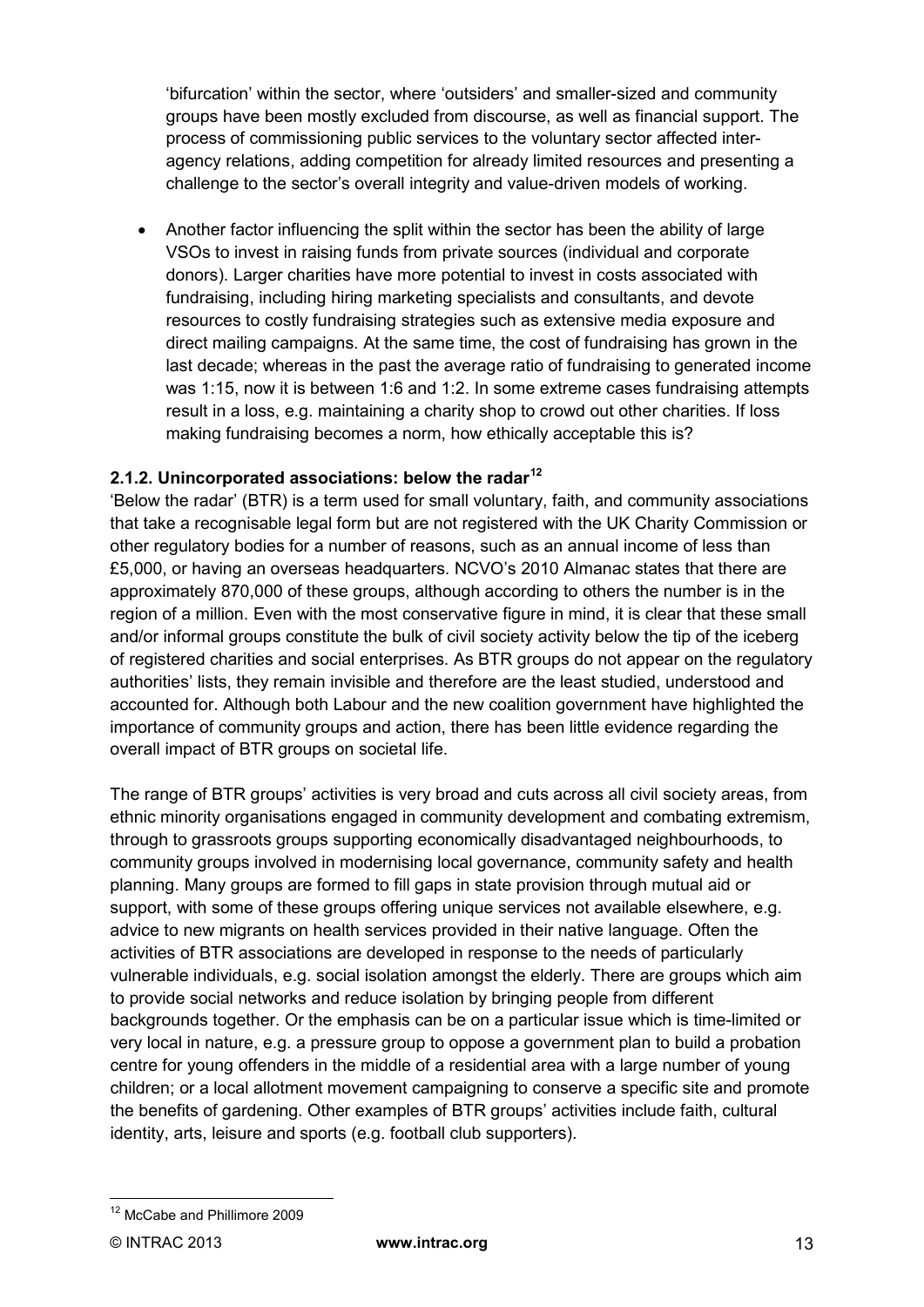The discourse on BTR groups has moved to a new level with the introduction of the Big Society policy, which highlights a shift towards organised social action at the level of communities and individual citizens and aims to give BTR groups a significantly larger role in delivering government policies. Yet, as argued by the Third Sector Research Centre (McCabe 2010), the BTR phenomena and the motivators for community action have always been ill understood in policy circles and therefore they cannot expect these groups to be integral to the Big Society. As these groups have been largely excluded from research on the sector, it is not clear where they sit with the Big Society concept and whether they have the inspiration and capacity to engage and participate in the delivery of government policy objectives. INTRAC has argued that it is precisely this level of community organisation which provides the basic building blocks for democracy, through providing the experience in basic democratic organisation, local accountability, building social trust and creating the confidence that the individual citizen and their organisations have a value in society.<sup>[13](#page-12-0)</sup>

#### **2.1.3. Service delivery versus advocacy[14](#page-13-0)**

Since 1997, the New Labour governments promoted voluntary and community sector organisations as a major instrument in the delivery of improved public services funded by the state. Over the last decade, government spending on charities taking on contracts to deliver public services, has grown manifold – a total increase of 128% from 2001 to 2008 (NCVO 2010). In 2008, around 36% of total income for VSOs (£12.8 billion) was from government sources. According to the latest NCVO statistics, the voluntary and community sector has a considerable input into public services in the UK, with roughly 40,000 VSOs involved in a broad range of public services. The UK Charity Commission reports that over 60% of large charities (income above £500,000) are involved in public service delivery.

As well as enhancing the profile of VSOs in welfare, the New Labour government also emphasised their role as a key player in social and democratic renewal and as a 'voice' for communities they serve and represent, either through lobbying and campaigning or formal representation in policymaking processes. In spite of increased government interest in voluntary sector advocacy, this dual function has caused a real tension for many organisations. Some organisations see advocacy as less important than their primary function – services provision – whilst other organisations receiving statutory funding are reluctant to make government the target of their campaigning efforts. Another cause for concern is that funding is not explicitly available for advocacy and campaigning work, but mostly for tangible service provision. A significant factor fuelling the tension is the asymmetry of decision-making power, as policy processes tend to be highly centralised, therefore many smaller VSOs and community-level associations feel unable to affect the outcomes.

A fervent response from the Association of Chief Executives of Voluntary Organisations (ACEVO) to this dilemma is that the sacrifice of certain objectives does not necessarily mean a loss of independence, but is rather evidence of pragmatism and achievement of further gains for beneficiaries. NCVO believes that charities can and do successfully combine service delivery with campaigning, as long as they clearly adhere to several fundamental principles, such as good governance and management, and clear contracts.<sup>[15](#page-13-1)</sup>

<span id="page-13-2"></span><span id="page-13-1"></span><span id="page-13-0"></span>

<sup>&</sup>lt;sup>13</sup> Beauclerk, Pratt and Judge 2011<br><sup>14</sup> See Cairns 2010<br><sup>15</sup> A quick review of discussion on the Voluntary Sector Studies Network shows that many do not agree and are fearful of the sector losing its independence due to state funding.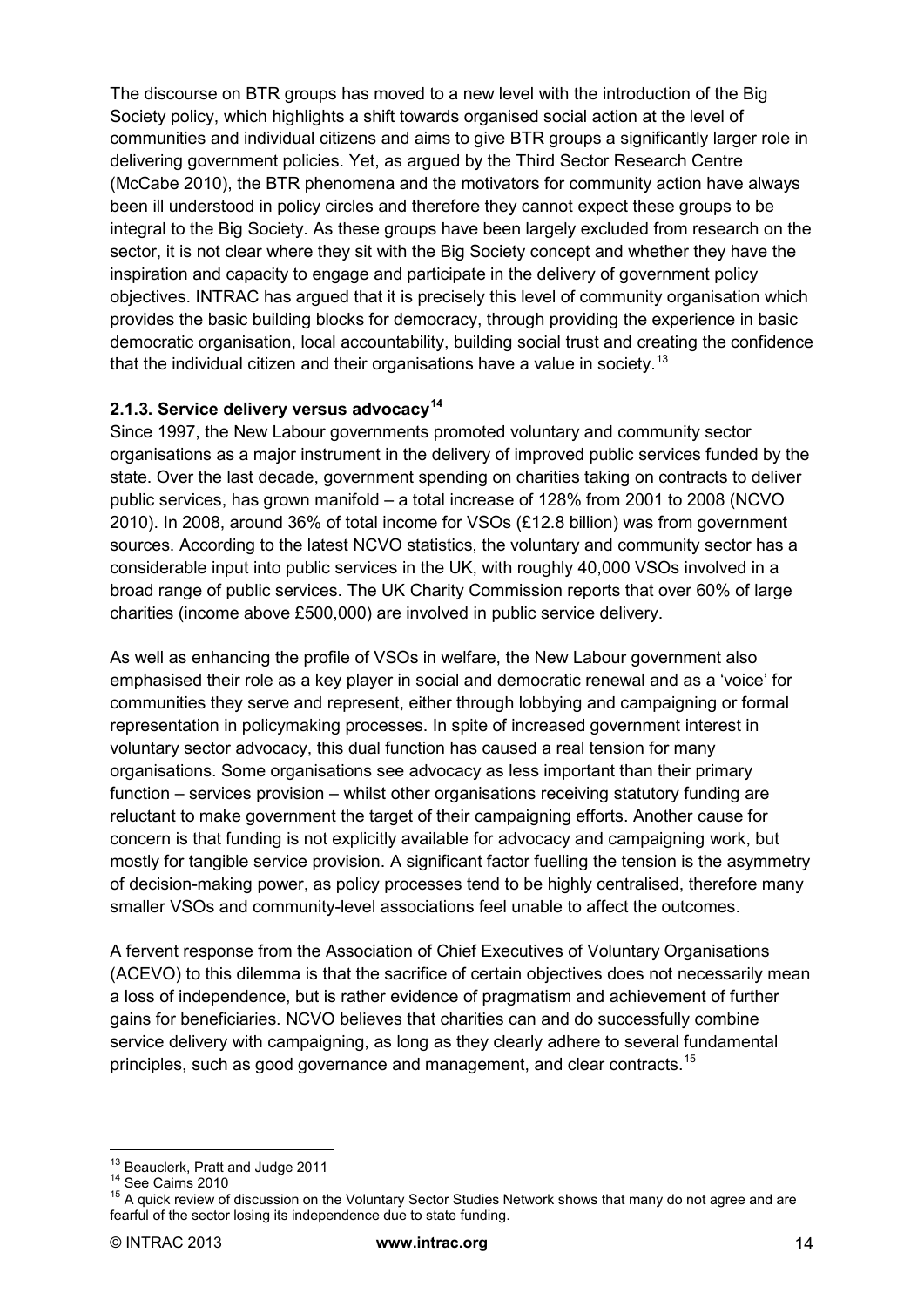Recent major policy changes such as the Big Society emphasise greater pluralism in public services by devolving power to local commissioners, encouraging public sector staff to set up their own social enterprises and wider involvement of the private sector. These changes, coupled with £3 billion funding cuts proposed by government for 2011-15, have hit hard VSOs engaged in social service provision – more than half are considering staff reductions and over a third plan to downsize their services. Despite its commitment to community empowerment and social action, the coalition government has not demonstrated particular liking for advocacy and campaigning, therefore support for advocacy is likely to decrease further. This should not unduly affect advocacy groups as most of them have been 'outsiders' with good survival skills and reliance on private sources of income. The lesson from recent funding cuts in the UK is probably that any VSO should think carefully about its mission as well as its business model to assess its degree of exposure. How much of its work could be put at risk with a political/funding change? What matters most to the organisation, doing more of the same, doing less but being able to influence state policy, or just serving a smaller group within its own resources? The years of relatively easy money have meant that many groups have not continued to question the coherence between their mission, the way they are funded and what they actually prioritise in their work.

#### **2.1.4. Hybridity as a permanent feature[16](#page-13-2)**

As a consequence of 'welfare statism' being replaced by 'mixed economy', boundaries between the third sector and the market and state have been increasingly blurred. The last three decades has seen an expansion of 'hybrid organisations' that have a mixture of attributes from public, private and third sectors. However, hybridity is not just any mixture of attributes from different sectors, but is characterised by markedly different principles of governance and management in each sector. Hybrid arrangements are very common in the field of welfare, e.g. health care, education, social housing. The most common example is a social enterprise – an organisation that employs business strategies to fulfil social and philanthropic objectives and that reinvests any profit for that purpose. Another good example is the unloved quangos which have been a matter of public concern since the 1970s, as public money and government responsibilities ended up in the hands of unelected persons. In the UK there are also GONGOs (government owned NGOs), particularly in the health field of where the National Health Service runs a large number of 'charities', often with little direct accountability to the public. There are also cases where a charity has taken on statutory responsibilities; for example, the National Society for the Prevention of Cruelty to Children has a special 'authorised person status' and can intervene on behalf of children in the same way as state authorities do.

There is a strong-held view pointing to the danger of the growing effect that bordering domains have on each other and a possible loss of sovereignty and mission creep by the VSOs working in the area of welfare. By gaining access to resources and policy-making mechanisms, they have entered into a 'Faustian pact' and risk losing the unique characteristics which made them attractive to government initially. It could be argued that by entering into a contract with the state to deliver public services, VSOs are breaching their charitable status. According to a recent review by the UK Charity Commission, a considerable number of charities involved in public services are subsidising the services they deliver using the funds that they raised elsewhere, with only 12% of charities (out of 3,800 interviewed) able to achieve full cost recovery. Moreover, only 26% of these VSOs feel that they are free to make decisions without pressure to comply with their funders' requirements.

<span id="page-14-0"></span><sup>&</sup>lt;sup>16</sup> See Billis 2010; Brandsen 2005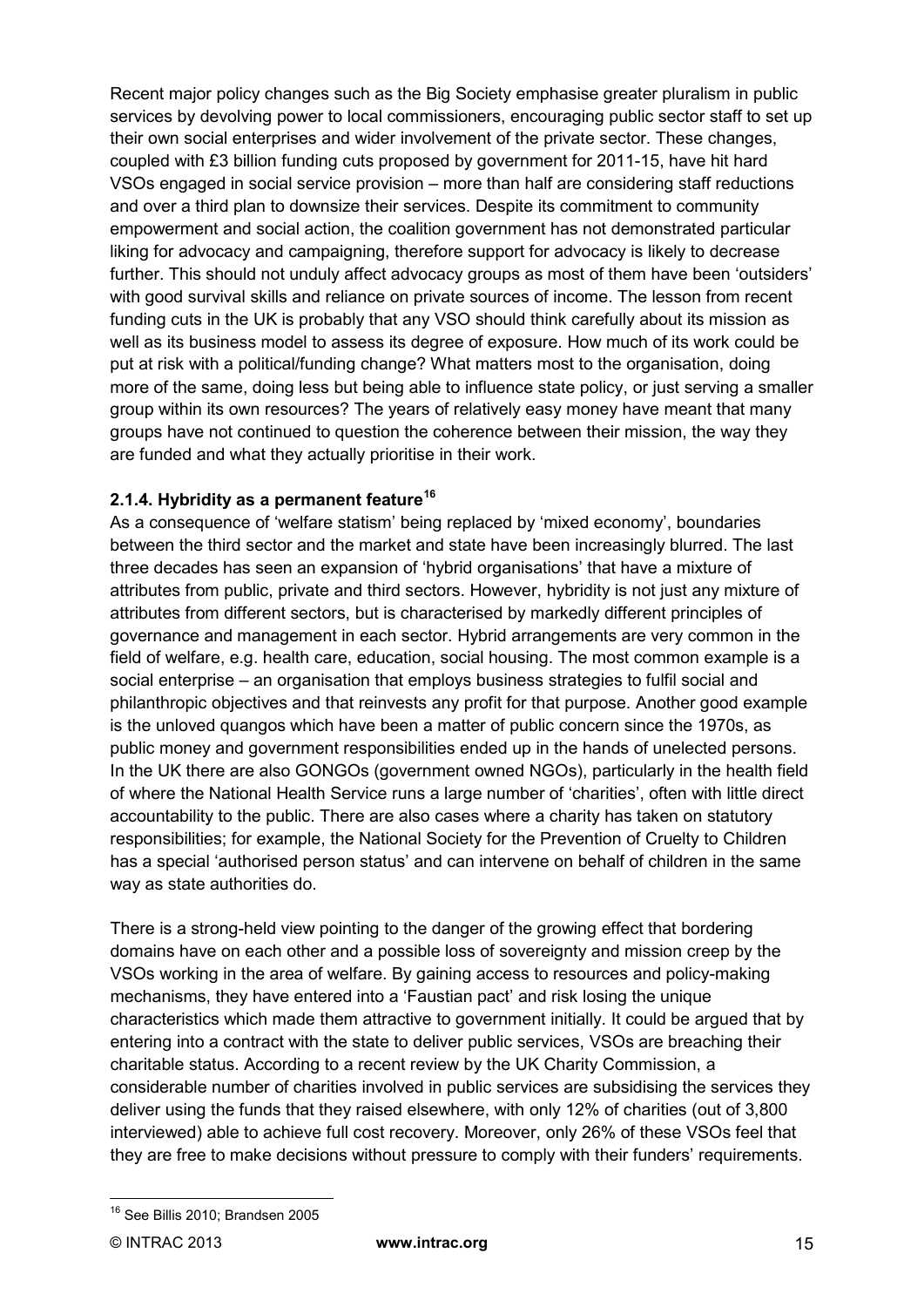However, those with a more positive outlook argue that boundary problems and fickleness are inevitable and essential characteristics of the voluntary sector and that hybrid organisations should be viewed as innovative and positive solutions.

## **2.2. Non-institutional civil society[17](#page-14-0)**

In the last 15 years non-institutional forms of civil society have gained new momentum and have had a significant impact on policymaking and public attitudes. These forms of civic activity comprise of loose-based coalitions, networks or groups of individuals, which are characterised by the lack of formal structure, organisation and durability, making it difficult to provide meaningful assessments of the strength and scope of this part of civil society.

### **2.2.1. Modern day protests: challenging elite and the public**

Public protest groups and social movements often involve direct action as a prominent feature, are formed either around an oppositional agenda or in support of a specific issue, and cover a broad range of topics, such as: anti-capitalism and globalisation, government spending cuts, environment, racial discrimination, antimilitarism, animal welfare, ethical consumerism. One recent example is the anti-capitalist protest "Occupy London" in front of St Paul's Cathedral, inspired by the Occupy Wall Street movement in New York. Overall, these protests do not seek to confront the political regime but rather to influence public attitudes and values, and state policy and practices, as well as to mobilise for further civic action and/or challenge the elite. Arguably new people movements represent the 'reclaiming' of civil society, particularly in the light of the compromised independence and impartiality of the voluntary sector, where many traditional VSOs have downgraded their advocacy activities in favour of service provision. Such unorthodox and creative approaches to organising advocacy work are also a response to the increasing consolidation of the formal sector into common systems, standards and organisational criteria. The idea of getting directly involved in helping others and forging personal links with beneficiaries is very strong in the UK. Most people prefer to do this by volunteering (over 61 million people volunteer formally or informally at least once a year). Others establish trusts in memory of a loved one, or start their own small-scale initiatives free of bureaucracy and allowing them to be handson. Another example of a direct link with beneficiaries is charitable activities by almost every church in the UK, e.g. fundraising for a school in Africa.

However, non-institutional forms of civil society – especially those with a strong advocacy element – could potentially exacerbate underlying tensions within communities and escalate a clash of interests in the public sphere. Moreover, certain radical aspects of non-institutional movements border on the shadowy side of civil society, e.g. ecotage ("*eco*" plus "*sabotage*").

### **2.2.2. Uncivil society groups**

Radicalism is a widespread reaction to the tensions and divisions underlying civil society and local communities in the UK, and manifest in the form of terrorism, crime and racism. The 'war on terror', which has led to the curbing of some civil liberties, reshaping of civil society and aggravation of the tension between state and civil society, has also exacerbated more shadowy, violent elements of civil society. Growing far-right attitudes, negative media and public discourse with racist and xenophobic overtones, and economic deprivation and inequality – particularly in racially-mixed and marginalised parts of inner-cities – are some

<sup>&</sup>lt;sup>17</sup> See Daly and Howell 2006; Carnegie 2010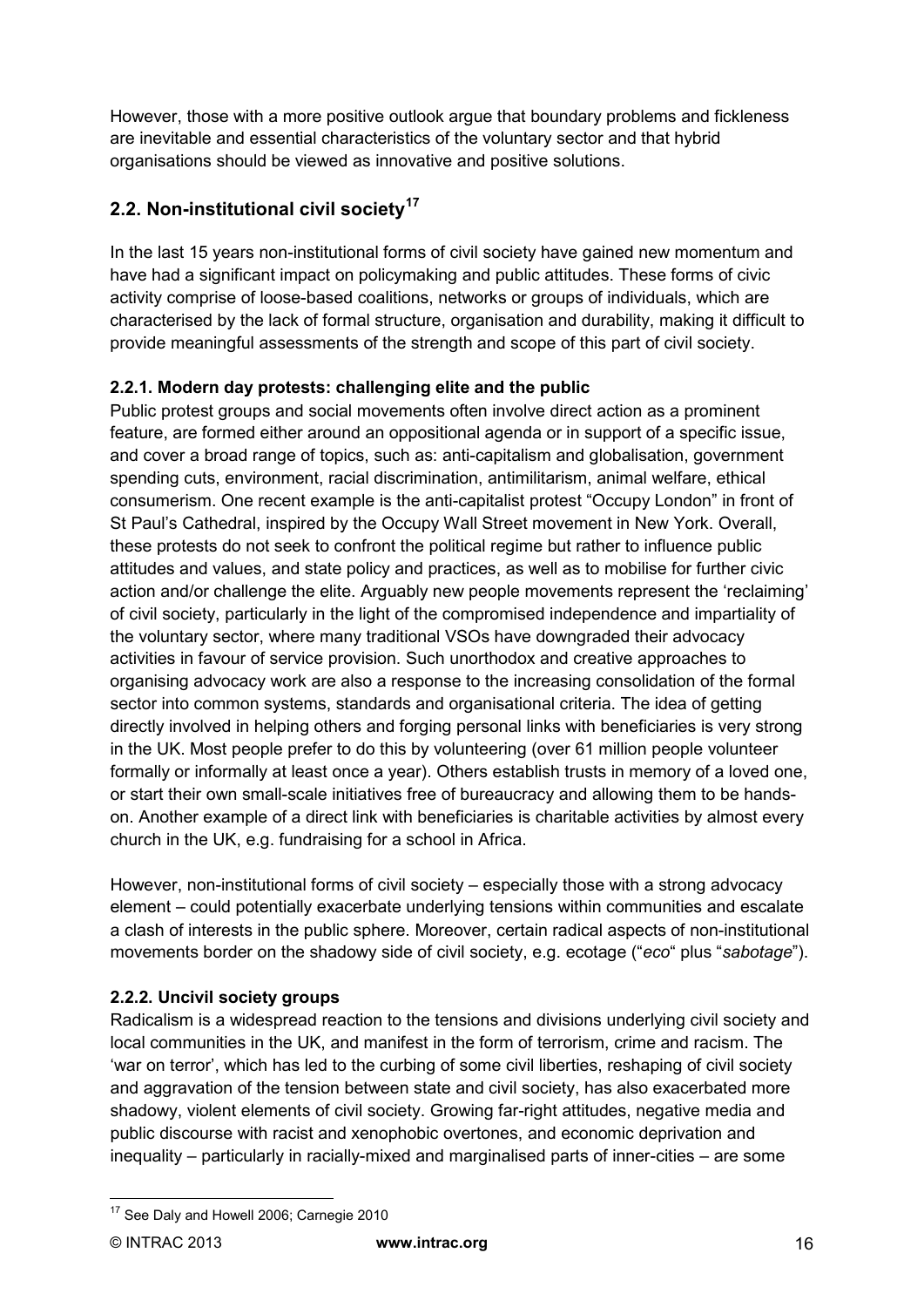causes of inter-ethnic and inter-religious intolerance and conflicts in the UK, e.g. racial clashes between Asian and Black communities in Birmingham in 2005. The civil unrest and violence in UK cities in August 2011 has again brought issues of social exclusion, poverty and unemployment among youth to the forefront. It seems that despite many "state social programmes and initiatives, long term exclusion and poverty seems to be structurally resistant to change. Coupled with government's apparent or perceived lack of genuine interest in the problem, has contributed to the formation of the culture of 'them and us', alienation of the whole generation of young people and wider gap between and within in communities. The scale and shape of the uncivil side of civil society needs to be further researched and understood." (Allen 2011) Given their skills and knowledge of the context, civil society associations must play a leading role in addressing the root causes of xenophobia, discrimination and social exclusion and in building more cohesive communities. A recent example of such activity is a campaign by the National Council for Voluntary Youth Services, which aims to combat negative stereotypes promoted by the media during and after the riots.

## 3. Participation: a long-standing tradition

The UK has a time-honoured tradition of charity, volunteerism, membership and cooperativeness. Although there has been a talk of a decline in participation and of British people becoming increasingly indifferent to engagement, the voluntary sector reports no sharp changes in levels of participation (NCVO 2011). Although there has been a considerable drop in certain public and social forms of participation, namely voting and membership of political parties and trade unions, areas such as volunteering and charitable giving have not experienced any major decline. New societal trends and patterns of engagement, including ethical consumerism, non-institutional civic activities, and online participation, continue to alter participation in its traditional format.

With the civic core consisting mainly of well-resourced and educated people, their participation is disproportionate and the number of people from more deprived communities engaged in civic activities or volunteering is much lower. This presents a genuine challenge to the new government and its commitment to strengthening local communities and enhancing social inclusion. (Mohan 2011)

<span id="page-16-0"></span>For centuries, the UK has been a scene of progressive democratic reforms, propelled to a large extent by campaigning efforts of pressure groups such as the Chartists, the Suffragettes and more recently, the Scottish Constitutional Convention and the All Wales Convention. And although the last several decades have witnessed a steep decline in political and public participation due to a general loss of confidence in the major political parties and disenchantment with representative democracy, this trend is not an indication of a lack of interest in politics but of a crisis in the relationship between the system and the citizens. According to the Carnegie UK Trust, we are currently witnessing the emergence of a participatory representative democracy due to government acknowledgement of a wider role for civil society in the process of decision-making and deliberation. For instance, in recent years a considerable number of VSOs have taken part in a consultation process where the state formally engages organisations in decision-making. Parliaments are increasingly opening themselves up to petitions and allowing individuals to take part in debates.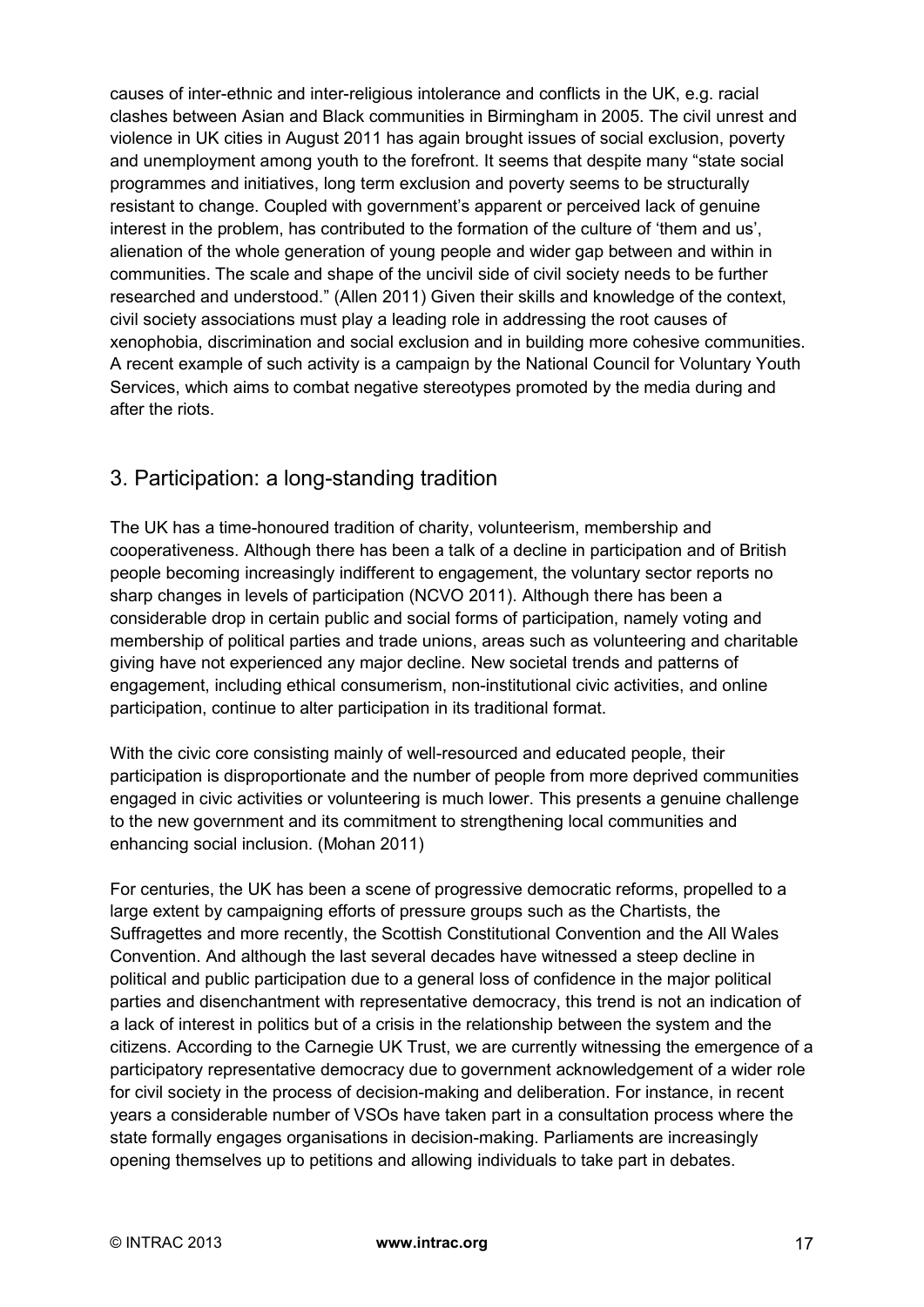In the last few years new spaces and opportunities for mobilising and engaging people have emerged. Information communication technology (ICT) seems to have a particular potential to create new virtual spaces and online approaches which are often less formal and offer a new flexibility and independence to activists. Both formal and informal advocacy groups extensively use web-based tools such as email lists, online petitions and blogs, altering people's expectations of advocacy work. The UK government also makes use of digital democracy tools, encouraging greater involvement in decision-making and providing easy access to various sources of data. However, it is argued that the internet does not enhance political and public activism, and rather further deepens the digital divide in the society.

# **Conclusion**

This paper set out to describe a long history of civil society in the UK. It describes the slow evolution of both forms of organisations well as legal frameworks. It is not an accident that recently the government and the Charity Commission has tried to deal with legislation and definitions which are based on codes agreed over 400 years ago. The concept of public good and public interest is re-emerging under this legislation, and it is asking charities to defend and define themselves in terms of the public good they provide. This is a narrower definition of civil society (as defined in charity law) than that used by NCVO in its annual almanac, where they include cooperatives, universities, housing associations and employee-owned organisations. What is clear, however, is that there are innumerable small organisations, many often not legally recognised, which play a part in the lives of British citizens. We shouldn't allow discussion of the larger organisations to cloud the existence and importance of civil society at the grassroots. Merely summarising economic turnover or numbers of fulltime staff does not convey the massive importance of civil society generally, and movements like voluntarism specifically.

What was perhaps a surprise was the very early emergence of state funding for civil society groups, particularly those offering services to the poor. The current debate about the impact of state funding on the independence of civil society is not new. We also see that over time we have had radical movements from both the middle classes (e.g. on slavery, suffrage) and working classes (e.g. chartists, trade unions). Civil society organisations are not a preserve of just one class. Movements and organisations, from the largest to the smallest, come and go according to need, interest, and the context in which they operate. Some achieve their aims, others do not; there is no single right way to run a civil society organisation. What is clear is that the flow of history was helped by the steadily growing tradition, experience and history of civic action. This is not to say that all issues and problems have been resolved. We can see from the recent debates over Compacts and Big Society that there are still profound differences in ideology and implementation of state policy which impact on VSOs and civil society. The tension between civil society and the state is permanent, and the swings from focussing on one or the other also seem to be continuous. At times it seemed to be agreed that the state should provide most services and VSOs fill in a few gaps, at other times VSOs provided perhaps the majority of services in some sectors (education and health). Somewhere in between the model emerged whereby the state controlled, regulated, and even funded the provision of services by a mix of state, private commercial, and private-notfor profit providers. In the context of recession this balance is likely to be one hotly debated in many countries in coming years.

Overall civil society in the UK has moved from origins as a political concept and form, through charitable service delivery, to being part of the institutional structure of the country as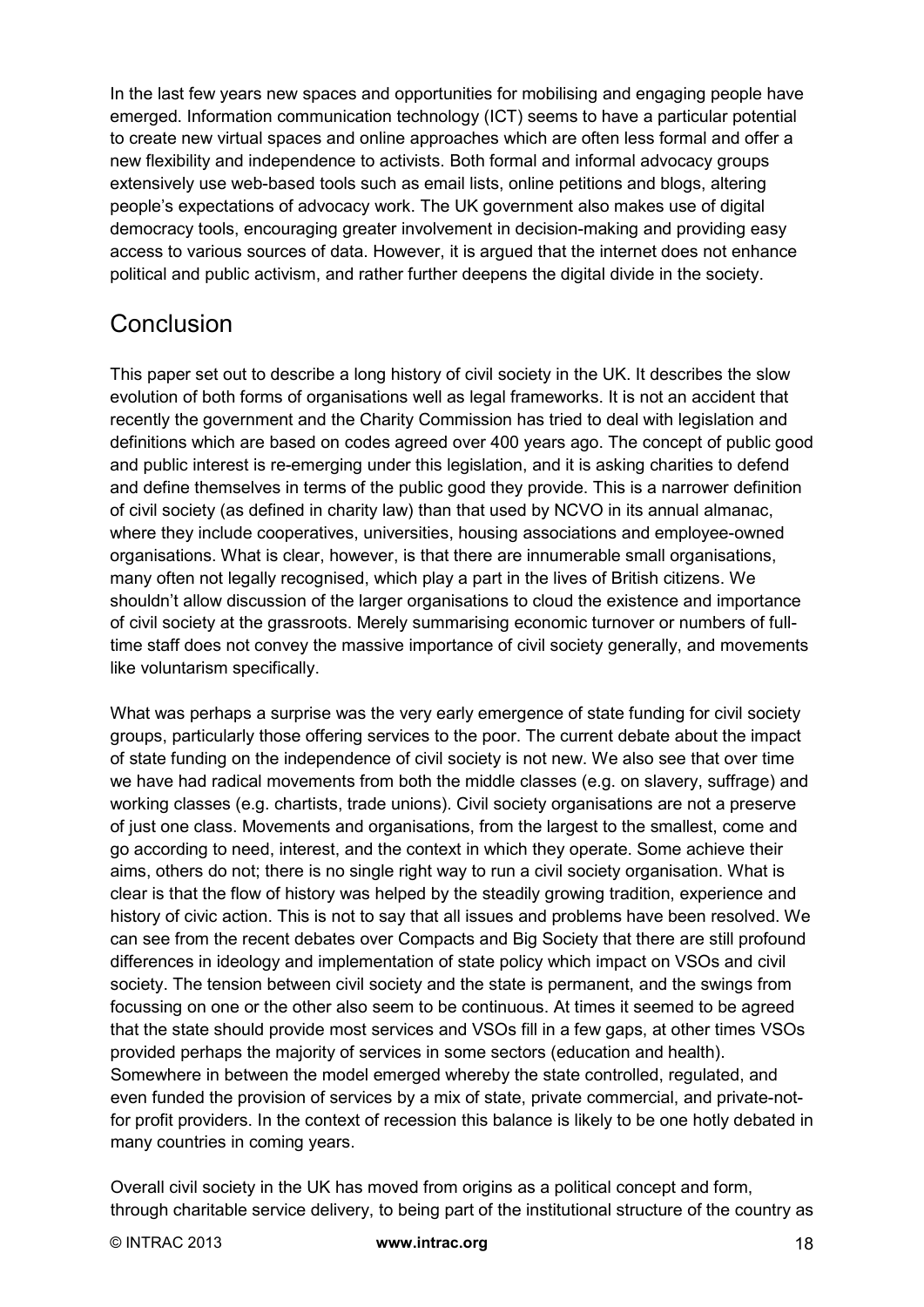well as at times standing in opposition to the state. History and political and economic context has determined these moves between different forms of civil society. The ebb and flow of relationships, priorities, forms of organisation, and state-civil society relationships can be regarded as an organic movement rather than the evolution of some form of ideal model. Indeed the nature of the 'model' is still be hotly debated.

### References

Alcock, P. 2010a. "A strategic unity: defining the third sector in the UK." *Voluntary Sector Review* 1 (1): 5-24

Alcock, P. 2010b. "Big society or civil society? A new policy environment for the third sector." Birmingham: Third Sector Research Centre.

Alcock, P. 2010b. "Building the Big Society: a new policy environment for the third sector in England." *Voluntary Sector Review* 1 (3): 379-389

Alcock, P., and J. Kendall. 2010. "Constituting the Third Sector: Processes of Decontestation and Contention Under the UK Labour Governments in England, Working Paper 42." Birmingham: Third Sector Research Centre.

Allen, J. et al. 2011. "After the riots: Evidence from the Voluntary and Community Sector on the causes of the 2011 riots and next steps for policy and practice." Sheffield: National Council for Voluntary and Community Action.

Ball, J. 2011. "Charity numbers fall leaving 'big society' pledge under threat." The Guardian. Accessed June 5, 2011. www.guardian.co.uk/society/2011/jun/05/charity-numers-fall-big-society

Beauclerk, J., B. Pratt, and R. Judge. *Civil society in Action; Global case studies in a practicebased framework*. Oxford: INTRAC.

Billis, D. 2010. *Hybrid Organizations and the Third Sector: Challenges for Practice, Theory and Policy*. Basingstoke: Palgrave Macmillan.

Brandsen, T. et al. 2005. "Griffins or Chameleons? Hybridity as a Permanent and Inevitable Characteristic of the Third Sector." Tilburg: Tilburg School of Politics and Public Administration, Tilburg University.

Cairns, B. et al. 2010. "It's not what we do, it's how we do it: managing the tension between service delivery and advocacy." *Voluntary Sector Review* 1 (2): 193-207

Carnegie UK Trust. 2010. "Making Good Society, Final Report of the Commission of Inquiry into the Future of Civil Society in the UK and Ireland." London: Carnegie UK Trust.

Casey, J. et al. 2010. "Strengthening government-nonprofit relations: international experiences with compacts." *Voluntary Sector Review* 1 (1): 59-76

Daly, S., and J. Howell. 2006. "For the Common Good? The Changing Role of Civil Society in the UK and Ireland." London: Carnegie UK Trust.

Edwards, M. 2005. "Civil Society." Encyclopedia of Informal Education. www.infed.org/association/civil\_society.htm, 2005

Field, F. 2011. "The Welfare State – Never Ending Reform." BBC. Accessed October 3 2011. www.bbc.co.uk/history/british/modern/field\_01.shtml

Kendall, J. 2003. *The Voluntary Sector.* Abingdon: Routledge.

Lewis, D. 2007. *The Management of Non-Governmental Development Organisations*. Abingdon: Routledge.